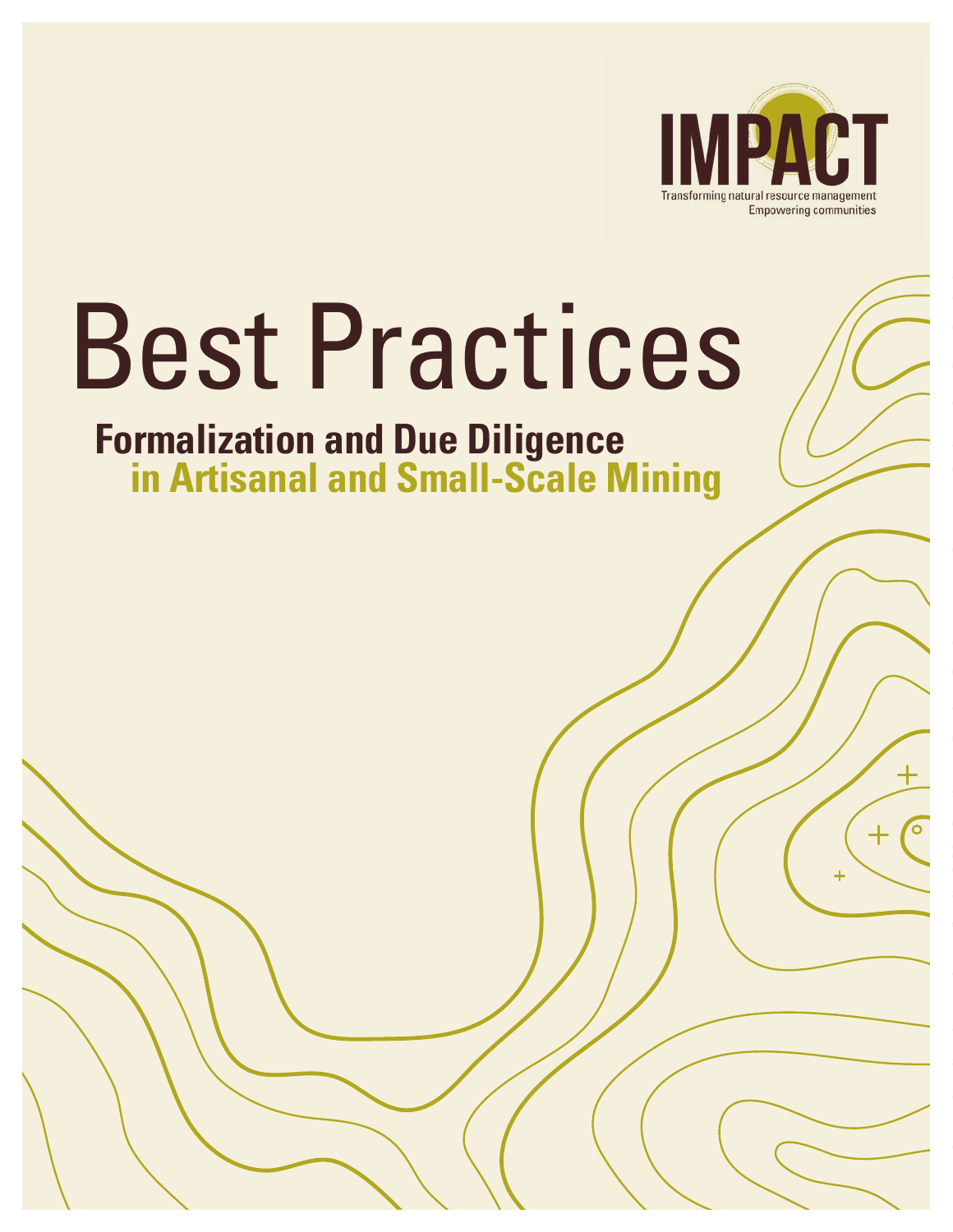## Best Practices: Formalization and Due Diligence in Artisanal and Small-Scale Mining

#### Authored by Patience Singo & Kady Seguin

Managing Editor: Zuzia Danielski Copy Editor: Brooke Eboule Design: jwalkerdesign.ca

ISBN: 978-1-897320-39-6

© IMPACT Transforming Natural Resource Management May 2018

For permission to reproduce or translate all of parts if this publications, please contact IMPACT.

IMPACT is grateful to GIZ (the Deutsche Gesellschaft für Internationale Zusammenarbeit), commissioned by the Government of the Federal Republic of Germany, for supporting the research and writing of this publication. The ideas, opinions, and comments within this publication are entirely the responsibility of its authors and do not necessarily represent or reflect GIZ policy.



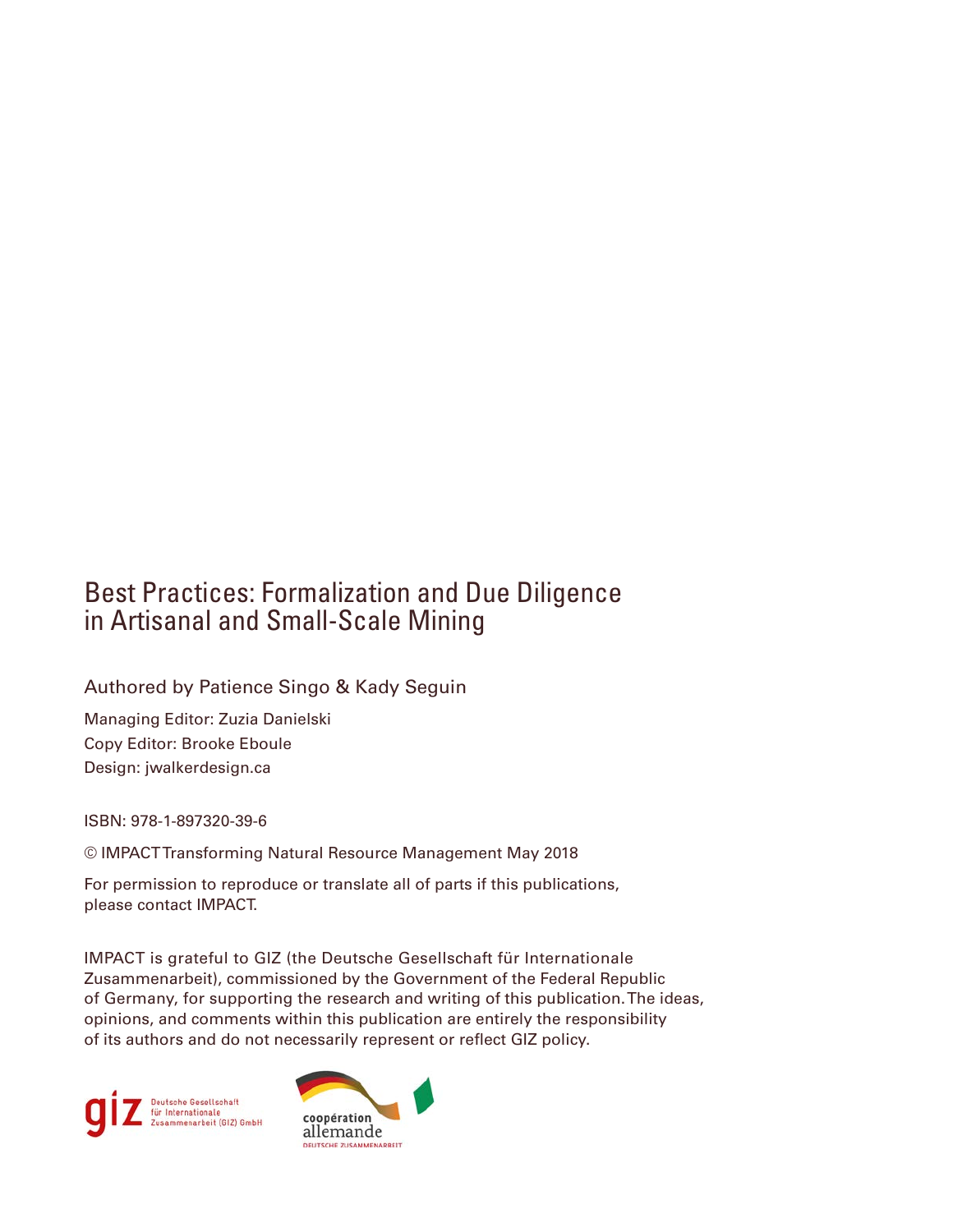# **Contents**

| Why Undertake Formalization of the Artisanal and Small-Scale                                                                              |
|-------------------------------------------------------------------------------------------------------------------------------------------|
|                                                                                                                                           |
|                                                                                                                                           |
| The Key Principles Underpinning the OECD Due Diligence Guidance 10                                                                        |
|                                                                                                                                           |
|                                                                                                                                           |
|                                                                                                                                           |
|                                                                                                                                           |
|                                                                                                                                           |
| <b>CONCLUSION:</b> Creating an Enabling Environment for the Formalization<br>and the Due Diligence of Artisanal and Small-Scale Mining 23 |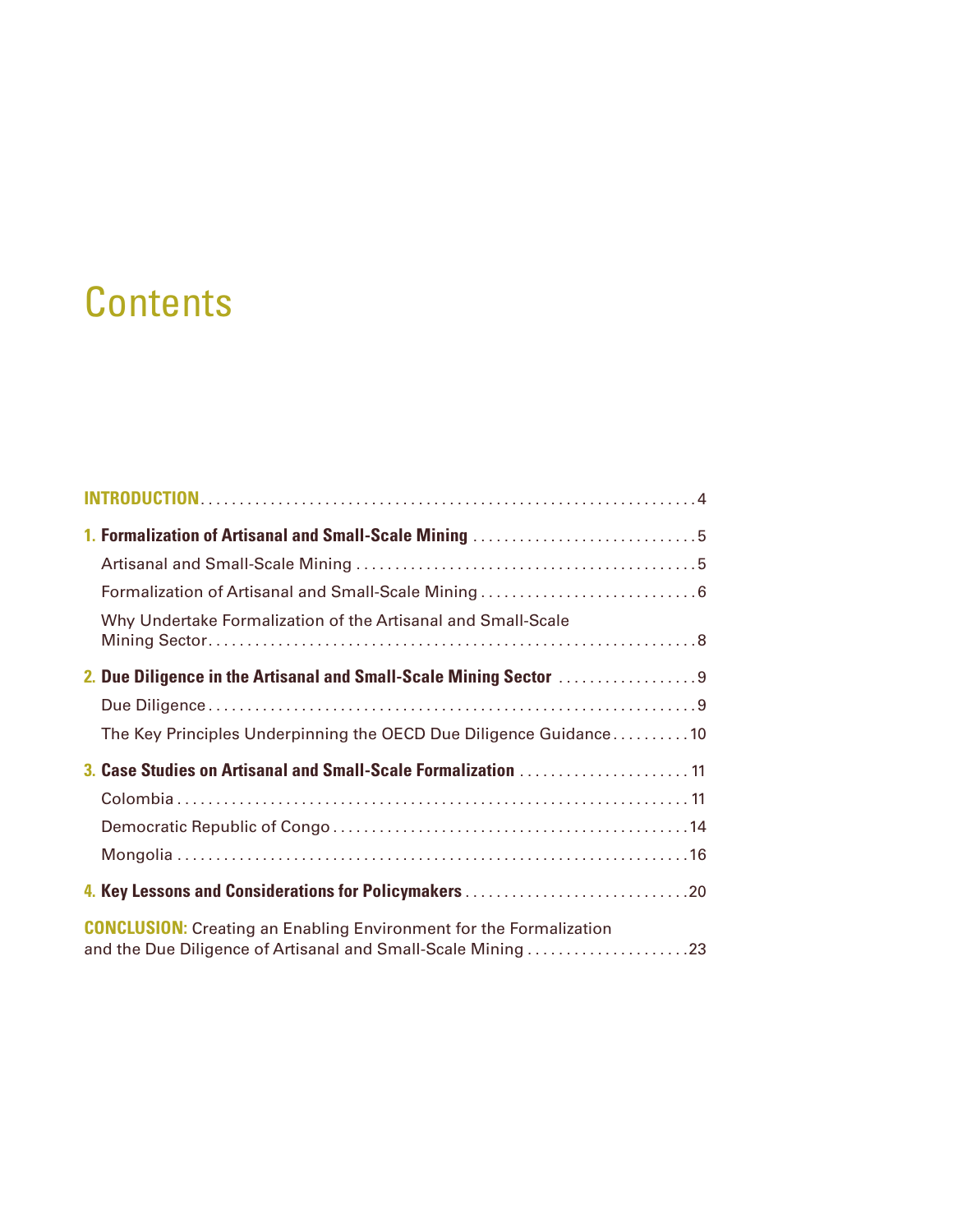# <span id="page-3-0"></span>INTRODUCTION

rtisanal and small-scale mining (ASM) presents both opportunities and challenges for governments worldwide. When the economic benefits from artisanal mining are returned to the local communities—women and men, girls and bo challenges for governments worldwide. When the economic benefits from artisanal mining are returned to the local communities—women and men, girls and boys—the sector supports development and poverty-reduction.

The informality of the sector—with many working without legal access to the minerals and land they mine—poses risks to governments attempting to establish good governance, peace, and security. These challenges are exacerbated in conflict-affected and high-risk areas, where artisanal miners and communities have been exploited by armed groups. Artisanally-mined minerals have been linked to money laundering, financing illegal armed groups, and human rights violations. Additionally, as the sector is most often unregulated, artisanal miners and their communities face significant environmental, health, and safety risks.

These challenges have drawn international concern and led to increased calls for both companies and governments to engage in and promote effective due diligence processes. By undertaking due diligence to effectively identify and respond to risks in their supply chain, companies can help contribute to breaking the link between minerals and conflict, while also creating environments that promote the formalization of the ASM sector—and ultimately, equitable peace and development.

Over the past decades, governments around the world have taken different approaches to working with artisanal miners and managing the sector. Policy measures have been introduced in various countries in attempts to legalize or formalize ASM, with varied results.

This paper introduces various formalization and due diligence efforts within the ASM sector. We provide a general overview and explore examples of three countries—looking at the positive and negative impacts of these processes to provide key lessons on ASM formalization and due diligence. The paper outlines specific ways in which governments can create an enabling environment for the ASM sector, incentivizing miner and trader participation in the formal economy, while providing businesses with the tools for engaging in proper due diligence. We provide policymakers who are planning new legislation or reforms targeting ASM, with a comprehensive view of the sector and lessons they can apply.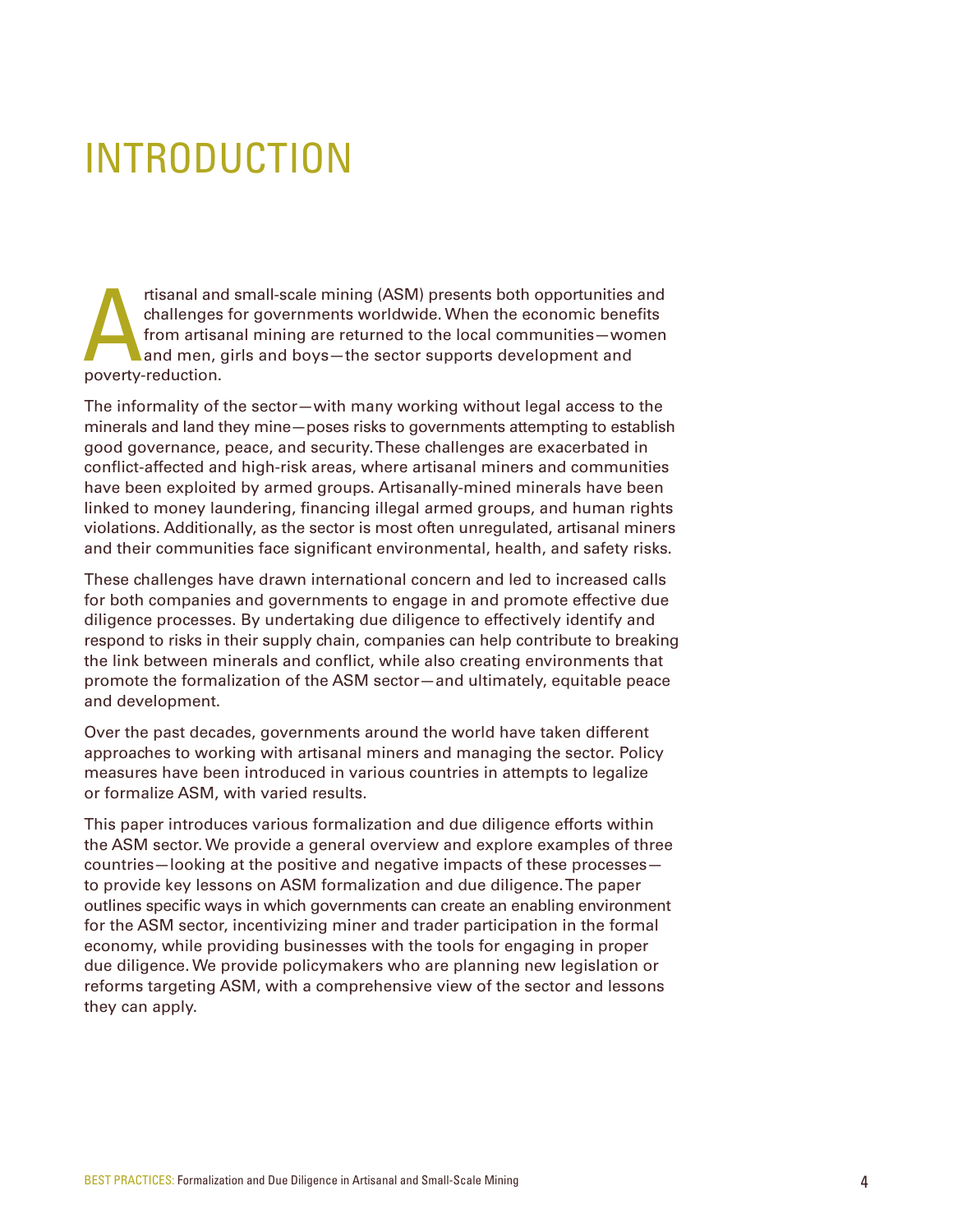# <span id="page-4-0"></span>1. Formalization of Artisanal and Small-Scale Mining

## Artisanal and Small-Scale Mining

cording to the World Bank, the estimated<br>
number of artisanal miners working<br>
around the world has tripled in the last<br>
20 years, with almost 30 million people<br>
directly engaged in the sector.<sup>1</sup> When the African number of artisanal miners working around the world has tripled in the last 20 years, with almost 30 million people Mining Vision was adopted in 2009, almost 3.7 million people were directly working in the artisanal and small-scale mining (ASM) sector across the continent. A further 30 million people depended on the sector for their livelihoods at the time. $^2$  Reliable, up-to-date, and accurate statistics on ASM—and those who participate in it are difficult to find, posing a challenge to governments seeking to formalize the sector.

Around the world, ASM remains informal. This means that legal or regulatory frameworks may not exist, and that legal access to minerals, and access to capital, equipment, and technical assistance may be limited. The lack of reliable

data and the sector's informality poses challenges to informed policymaking that would support and incentivize miners to enter the legal economy, improve working conditions, decrease insecurity, and promote equitable development. However, the ASM sector has several general characteristics that should be considered when governments approach formalization.

The ASM sector is generally characterized by very basic technical skills and low levels of mechanization.<sup>3</sup> It typically entails hard physical labor with minimal occupational, health, and safety standards. This can result in dangerous working conditions at mine sites, leading to injuries, and deaths.<sup>4</sup>These factors often decrease miner productivity and overall mineral recovery.<sup>5</sup>

Artisanal miners often engage in mining practices that have negative impacts on the environment, most notably the use of mercury in gold processing.<sup>6</sup> This is often due to a lack of capacity, minimal

[http://www.worldbank.org/en/topic/extractiveindustries/brief/artisanal-and-small-scale-mining.](http://www.worldbank.org/en/topic/extractiveindustries/brief/artisanal-and-small-scale-mining)

- 4 For more on working conditions at ASM mine sites at countries around the world, see: Deborah Bryceson and Jesper Bosse Jonsson, "Gold Digging Careers in Rural East Africa: Small-Scale Miners' Livelihood Choices," World Development 38, no. 3 (March 2010): p. 379-392, [https://doi.org/10.1016/j.worlddev.2009.09.003,](https://doi.org/10.1016/j.worlddev.2009.09.003) Niladri Basu et al., "Integrated Assessment of Artisanal and Small-Scale Gold mining in Ghana–Part 1: Human Health Review," International Journal of Environmental Research and Public Health 12, no. 5 (May 2015): p. 5143-5176,<https://doi.org/10.3390/ijerph120505143>, Myriam Elenge et al., "Occupational accidents in artisanal mining in Katanga, D.R.C.," International Journal of Occupational Medicine and Environmental Health 26, no. 2: p. 265 274, [https://doi.org/10.2478/s13382-013-0096-0,](https://doi.org/10.2478/s13382-013-0096-0) and Eva Vingård and Kaj Elgstrand, "Safety and health in mining" in Occupational Safety and Health in Mining: Anthology on the Situation in 16 Mining Countries, (Kompendiet: University of Gothenburg, 2013), p. 1-22.
- 5 Saleem Ali et al., "Human health and safety in artisanal and small-scale mining: an integrated approach to risk mitigation," Journal of Cleaner Production 129 (2016): p. 43-52, https://doi.org/ 10.1016/j.jclepro.2016.04.124, and World Bank Communities and Small-Scale Mining Secretariat, Final Report, Program for Improvements to the Profiling of Artisanal and Small-Scale Mining Activities in Africa and the Implementation of Baseline Surveys, March 2004, p. 15, <http://documents.worldbank.org/curated/en/425371468192844301/pdf/471000WP0AFR0B1ing0surveys01PUBLIC1.pdf>.
- Gavin Hilson, "Small-Scale Mining in Africa: Tackling Pressing Environmental Problems With Improved Strategy," Journal of Environment & Development 11, no. 2, (June 2002): p. 149-174, [https://doi.org/10.1177/10796502011002003,](https://doi.org/10.1177/10796502011002003) United Nations Environment Programme, Environmental assessment of mercury pollution in two artisanal gold mining sites in eastern Democratic Republic of Congo: Technical Report for Partnership Africa Canada's Just Gold Project, November 2016, [https://wedocs.unep.org/bitstream/handle/20.500.11822/22445/UNEP\\_DRCongo\\_ArtisanalGoldMining\\_2016.pdf?sequence=1&isAl](https://wedocs.unep.org/bitstream/handle/20.500.11822/22445/UNEP_DRCongo_ArtisanalGoldMining_2016.pdf?sequence=1&isAllowed=y)[lowed=y,](https://wedocs.unep.org/bitstream/handle/20.500.11822/22445/UNEP_DRCongo_ArtisanalGoldMining_2016.pdf?sequence=1&isAllowed=y) and Louisa Esdaile and Justin Chalker, "The Mercury Problem in Artisanal and Small-Scale Gold Mining," Chemistry: A European Journal, no. 24 (2018): 1-13,<https://onlinelibrary.wiley.com/doi/epdf/10.1002/chem.201704840>.

<sup>1 &</sup>quot;Artisanal and Small-Scale Mining," World Bank, November 21, 2013,

<sup>2</sup> United Nations Economic Commission for Africa (UNECA), Africa Mining Vision, February 2009, p. 26, [http://www.africaminingvision.org/amv\\_resources/AMV/Africa\\_Mining\\_Vision\\_English.pdf.](http://www.africaminingvision.org/amv_resources/AMV/Africa_Mining_Vision_English.pdf)

<sup>3</sup> Michael Priester et al., Mechanization of Alluvial Artisanal Diamond Mining: Barriers and Success Factors (Ottawa: Diamond Development Initiative, 2010), <http://www.ddiglobal.org/login/resources/mechanisation-alluvial-artisanal-diamond-mining.pdf>.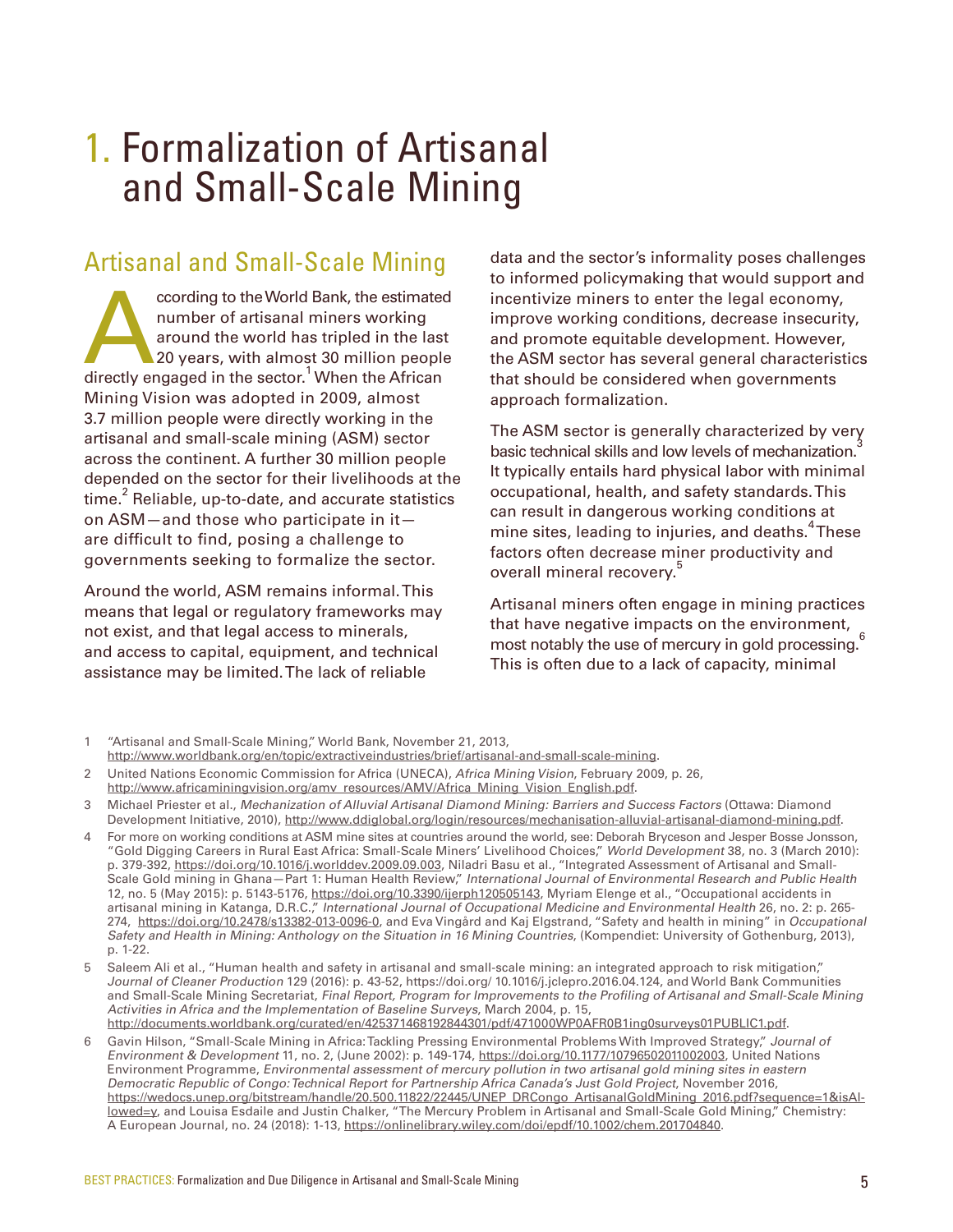<span id="page-5-0"></span>access to improved mining techniques, and a lack of awareness and understanding of the potential harm being caused.

In artisanal mining, women are an important part of the work force. In the Great Lakes region, IMPACT's research at seven mine sites across Democratic Republic of Congo, Rwanda, and Uganda highlighted the important role that women play at artisanal mine sites, where in some cases they made up to 75 percent of the workforce.<sup>7</sup> Yet, gender inequality is prevalent within the sector. Research shows that women are particularly vulnerable to the risks associated with mining, including those affecting health, safety, and environment.<sup>8</sup> They also often earn much less than their male counterparts, though what they do earn can help them to contribute to their households, access new economic opportunities, and improve their economic, social, and political status in the community.<sup>9</sup>

Artisanal mining is an important source of income and employment, especially for poor, rural populations. Miners—especially women—often turn to artisanal mining because they can earn more than through other livelihood activities, such as farming.<sup>10</sup> Income made through mining is often used to supplement income from other sectors.<sup>11</sup> Despite this, those working in ASM typically have low incomes and are subject to economic insecurity.<sup>12</sup> The ASM sector is largely

poverty-driven, meaning that many individuals are pushed into artisanal mining because of a lack of alternative livelihoods that can sustain themselves and their families.<sup>13</sup> This is especially true as conflict and climate-change related effects, such as drought, impact traditional sources of livelihoods.

## Formalization of Artisanal and Small-Scale Mining

The definitions of formal, informal, and illegal mining vary across countries and contexts, and are often not clear-cut. Informal mining and illegal mining are often used synonymously. However there are important distinctions that need to be understood in order to develop effective policies and laws for the ASM sector.

Informal mining often refers to individuals or collectives who are engaged in ASM, but operating outside of a legal framework that grants them rights to mine. Informal mining is often tolerated by many governments and may also be considered as legitimate by local communities. While informal mining is technically done without legal access to land or minerals, it is not necessarily associated with illicit or criminal activity—though informal miners are more vulnerable to illicit actors looking to take advantage. Informal mining can also be often linked to traditional or customary mining activities.<sup>14</sup>

- 7 IMPACT, Women in Artisanal and Small-Scale Mining in Central and East Africa: A Snapshot of Challenges and Opportunities for Empowerment, April 2017, [https://impacttransform.org/wp-content/uploads/2017/09/women-mining-snapshot-central-and-east](https://impacttransform.org/wp-content/uploads/2017/09/women-mining-snapshot-central-and-east-africa-3.pdf)[africa-3.pdf](https://impacttransform.org/wp-content/uploads/2017/09/women-mining-snapshot-central-and-east-africa-3.pdf).
- 8 Ali et al., p. 45 and also see Doris Buss et al., "Gender and Artisanal and Small-Scale Mining in Central and East Africa: Barriers and Benefits," Growth and Economic Opportunities for Women Working Paper Series, July 2017, [https://impacttransform.org/wp-content/uploads/2017/10/GrOW-Working-Paper\\_2017.pdf.](https://impacttransform.org/wp-content/uploads/2017/10/GrOW-Working-Paper_2017.pdf)

- 11 Sadia Mohammed Banchirigah and Gavin Hilson, "De-agrarianization, re-agrarianization and local economic development: Re-orientating livelihoods in African artisanal mining communities," Policy Sciences 43, no 2 (June 2010): p. 157-180, <https://doi.org/10.1007/s11077-009-9091-5>.
- 12 Thomas Hentschel et al., Artisanal and Small-Scale Mining: Challenges and Opportunities, (London: International Institute for Environment and Development, 2003), p. 25, [http://pubs.iied.org/pdfs/9268IIED.pdf.](http://pubs.iied.org/pdfs/9268IIED.pdf)
- 13 Ibid, and IMPACT, Just Gold: Bringing Responsible and Conflict-Free Gold from Artisanal Mines to International Markets.
- 14 The Global Initiative Against Transnational Organized Crime and Estelle Levin Ltd, Follow the Money: Financial Flows linked to Artisanal and Small-Scale Gold Mining, March 2017, p. 9-17, [http://www.levinsources.com/assets/pages/Illicit-Finan](http://www.levinsources.com/assets/pages/Illicit-Financial-Flows-Artisanal-Gold-Mining.pdf)[cial-Flows-Artisanal-Gold-Mining.pdf](http://www.levinsources.com/assets/pages/Illicit-Financial-Flows-Artisanal-Gold-Mining.pdf) and Organisation for Economic Co-operation and Development (OECD), FAQ on Responsible Supply Chains in Artisanal and Small-Scale Gold Mining, 2016, p. 6, http://mneguidelines.oecd.org/FAQ [Sourcing-Gold-from-ASM-Miners.pdf.](http://mneguidelines.oecd.org/FAQ_Sourcing-Gold-from-ASM-Miners.pdf)

<sup>9</sup> Buss et al., p. 31-33, 39.

<sup>10</sup> Ibid, p. 39, and IMPACT, Just Gold: Bringing Responsible and Conflict-Free Gold from Artisanal Mines to International Markets, April 2018, [https://impacttransform.org/wp-content/uploads/2018/04/IMPACT\\_Just-Gold\\_April-2018-EN-web.pdf.](https://impacttransform.org/wp-content/uploads/2018/04/IMPACT_Just-Gold_April-2018-EN-web.pdf)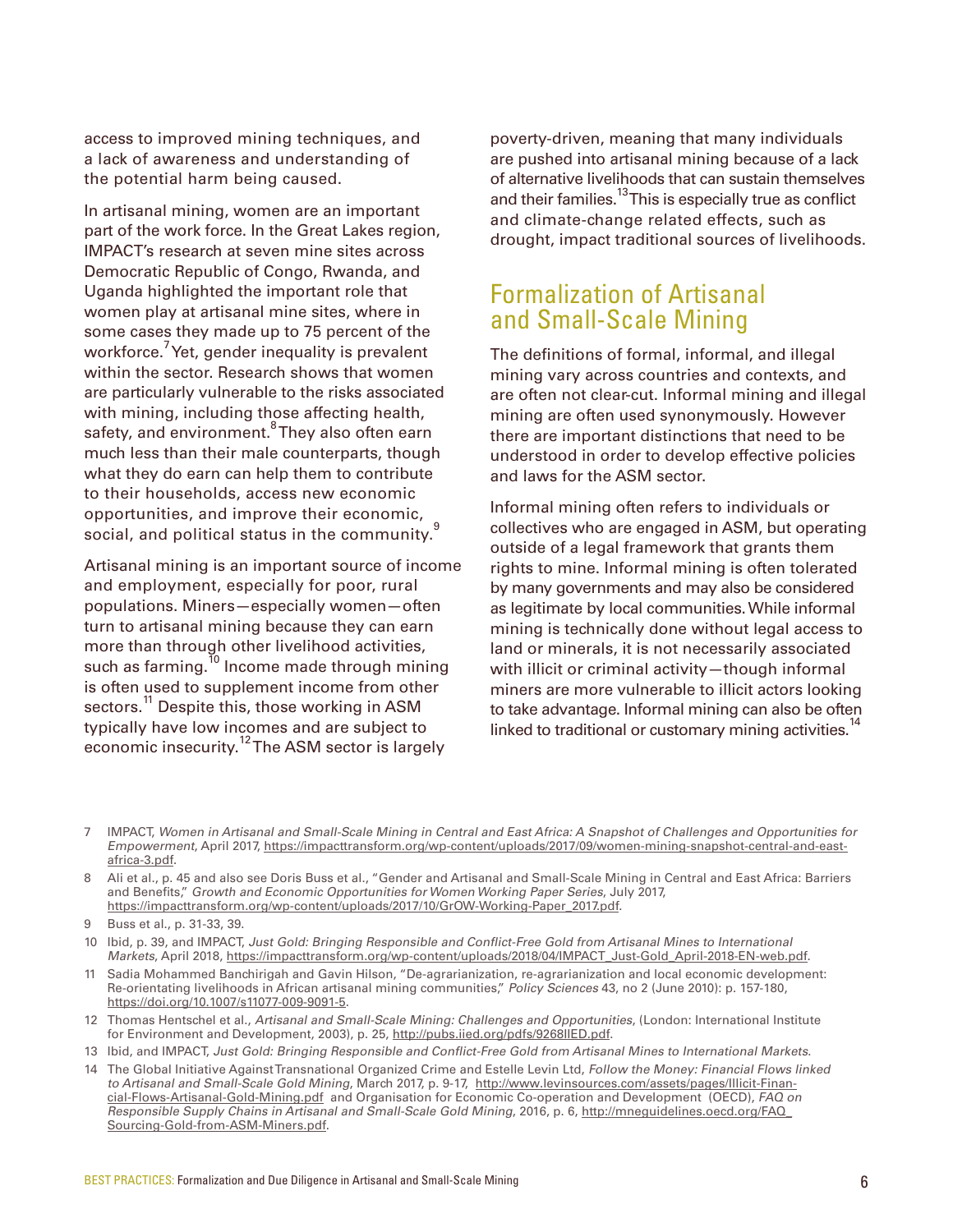The term illegal mining is more often associated with ASM that is taking place on the concessions of other rights-holders, including large-scale mining companies, protected areas such as national parks, and bodies of water where the use of chemicals is prohibited. Illegal mining can also include more organized forms of criminal elements, which has been a challenge in many countries such as Colombia and South Africa, as well as mining that is linked to armed groups and human rights violations.<sup>15</sup>

Incentivizing and supporting the formalization of the ASM sector can be part of an effective strategy to break the link between the ASM mineral trade and armed groups or illicit actors—whether they are benefitting from or engaged directly in the mineral supply chain. Formalization serves to render the informal sector less vulnerable to illicit actors, while also serving to introduce greater transparency, which can ultimately help to more easily identify illicit actors involved in ASM sector.

Formalization of artisanal mining is a process that can include the introduction of legal and regulatory frameworks, providing legal access to minerals, information about geological data, organizing miners into flexible and dynamic organizations, and providing access to capital, equipment, and technical assistance.

15 Kgothatso Nhlengetwa, "Why it doesn't make sense that all informal mining is deemed illegal," The Conversation, April 12, 2016, [http://theconversation.com/why-it-doesnt-make](http://theconversation.com/why-it-doesnt-make-sense-that-all-informal-mining-is-deemed-illegal-57237)[sense-that-all-informal-mining-is-deemed-illegal-57237](http://theconversation.com/why-it-doesnt-make-sense-that-all-informal-mining-is-deemed-illegal-57237) and "Illegal Gold Mining," Amazon Aid Foundation, accessed April 25, 2018, [https://amazonaid.org/the-issues/](https://amazonaid.org/the-issues/gold-mining/) [gold-mining/](https://amazonaid.org/the-issues/gold-mining/).

16 Intergovernmental Forum of Mining, Minerals, Metals and Sustainable Development, "Six Key Factors for Successful ASM Formalization," January 22, 2018, [http://igfmining.org/](http://igfmining.org/six-key-factors-successful-asm-formalization/) [six-key-factors-successful-asm-formalization/](http://igfmining.org/six-key-factors-successful-asm-formalization/), Alan Martin and Hélène Helbig de Balzac, The West African El Dorado: Mapping the Illicit Trade of Gold in Côte d'Ivoire, Mali and Burkina Faso, Partnership Africa Canada, January 2017, [https://impacttransform.org/wp-content/up](https://impacttransform.org/wp-content/uploads/2017/09/2016-Jan-The-West-African-El-Dorado-Mapping-the-illicit-trade-of-gold-in-Cote-DIvoire-Mali-and-Burkina-Faso.pdf)[loads/2017/09/2016-Jan-The-West-African-El-Dorado-](https://impacttransform.org/wp-content/uploads/2017/09/2016-Jan-The-West-African-El-Dorado-Mapping-the-illicit-trade-of-gold-in-Cote-DIvoire-Mali-and-Burkina-Faso.pdf)[Mapping-the-illicit-trade-of-gold-in-Cote-DIvoire-Mali](https://impacttransform.org/wp-content/uploads/2017/09/2016-Jan-The-West-African-El-Dorado-Mapping-the-illicit-trade-of-gold-in-Cote-DIvoire-Mali-and-Burkina-Faso.pdf)[and-Burkina-Faso.pdf,](https://impacttransform.org/wp-content/uploads/2017/09/2016-Jan-The-West-African-El-Dorado-Mapping-the-illicit-trade-of-gold-in-Cote-DIvoire-Mali-and-Burkina-Faso.pdf) Offah Obale, From Conflict to Illicit: Mapping the Diamond Trade from Central African Republic to Cameroon, Partnership Africa Canada, December 2016, [https://impacttransform.org/wp-content/](https://impacttransform.org/wp-content/uploads/2017/09/2016-Dec-From-Conflict-to-Illicit-Mapping-the-diamond-trade-from-Central-African-Republic-to-Cameroon.pdf) [uploads/2017/09/2016-Dec-From-Conflict-to-Illicit-Mapping](https://impacttransform.org/wp-content/uploads/2017/09/2016-Dec-From-Conflict-to-Illicit-Mapping-the-diamond-trade-from-Central-African-Republic-to-Cameroon.pdf)[the-diamond-trade-from-Central-African-Republic-to-](https://impacttransform.org/wp-content/uploads/2017/09/2016-Dec-From-Conflict-to-Illicit-Mapping-the-diamond-trade-from-Central-African-Republic-to-Cameroon.pdf)[Cameroon.pdf](https://impacttransform.org/wp-content/uploads/2017/09/2016-Dec-From-Conflict-to-Illicit-Mapping-the-diamond-trade-from-Central-African-Republic-to-Cameroon.pdf) and IMPACT, Just Gold: Brining Responsible and Conflict-Free Gold from Artisanal Mines to International **Markets** 

In order to formalize and legalize the ASM sector, governments should carry out a number of steps, $16$  including:

- » Creating conducive and appropriate legal and policy frameworks;
- » Providing legal access to minerals for the ASM sector, including through the designation of specific ASM areas;
- » Adopting a flexible approach to ASM structures that allow artisanal and small-scale miners to create dynamic associations that are tailored to their realities, including cooperatives;
- » Mainstreaming ASM into country or regional economic programs;
- » Providing artisanal and small-scale miners with geological information in support of more efficient mining for ASM actors;
- » Providing or supporting access to capital and equipment, including technical assistance and transforming ASM supply chain actors into recognized professionals through education, training, and other activities;
- » Creating an enabling environment for ASM supply chain actors to access formal mineral markets;
- » Establishing clear institutional mandates and decentralizing roles and responsibilities with local and regional governments so that services can be brought directly to miners;
- » Creating space for effective participation and engagement of different ASM stakeholders in policymaking that impacts them, with special attention being paid to vulnerable and marginalized stakeholder groups, such as women and indigenous populations.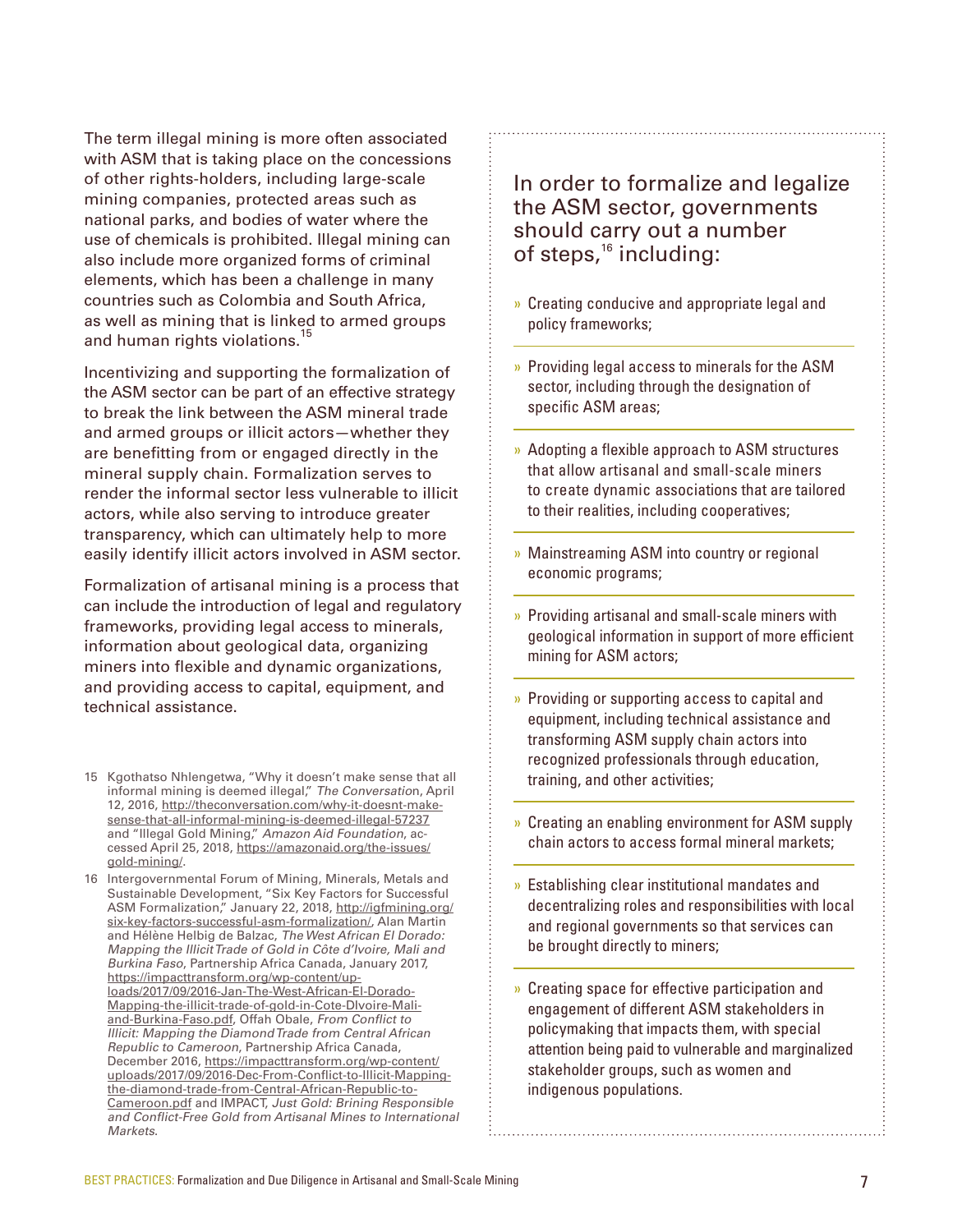#### <span id="page-7-0"></span>Why Undertake Formalization of the Artisanal and Small-Scale Mining Sector

Governments are increasingly looking to formalize artisanal miners, as informality means that governments are losing out on important revenues from mining. The process for formalization is an opportunity to start capturing revenues from the sector and reinvesting these revenues into important social services.

The lack of a formalized sector also makes it very difficult for governments to put into practice effective strategies, policies, and regulations for minimizing potential negative environmental and health impacts that are common in ASM.

The informal nature of the sector has also left those working in the sector vulnerable to criminal and illicit networks, making it difficult for businesses to engage in effective due diligence and responsible sourcing practices. In many countries, minerals have been used as a source of conflict financing by armed groups. Gold and diamonds are particularly favoured because they are high in value and easily portable.

International attention on the responsible sourcing of minerals, including regulatory initiatives in the United States and European Union, means that informality in the ASM sector can make it difficult to draw in international buyers. African governments are under increasing pressure to formalize the sector and meet the standards of the international market.

To address these challenges, many governments are trying to engage in formalization or improve existing processes. In recognizing the socioeconomic position of most of the ASM sector, governments can design and implement strategies for encouraging formalization processes that are feasible and effective, serving to support the economic development of those working directly or indirectly in the sector, while promoting security and human rights.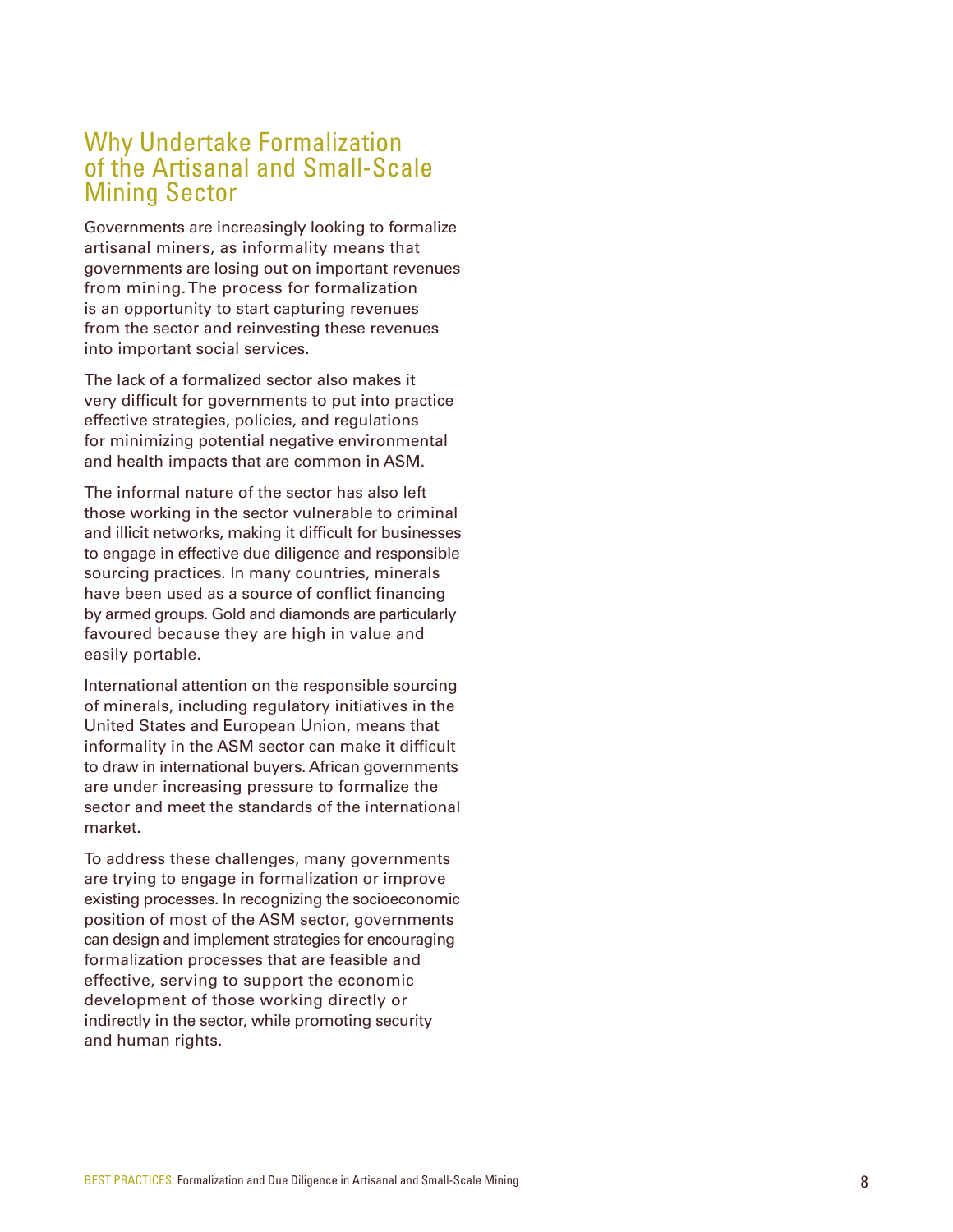# <span id="page-8-0"></span>2. Due Diligence in the Artisanal and Small-Scale Mining Sector

## Due Diligence

The Organization for Economic Co-<br>
Operation and Development (OECD)<br>
Due Diligence Guidance for Responsit<br>
Supply Chains of Minerals from Confl<br>
Affected and High-Risk Areas<sup>17</sup> has become Operation and Development (OECD) Due Diligence Guidance for Responsible Supply Chains of Minerals from Conflictbroadly recognized as international best practice for businesses engaged in responsible sourcing and trading of minerals. Conducting due diligence in mineral supply chains is a private sector responsibility. However, governments can play a role in requiring companies to engage in due diligence efforts and creating enabling environments for due diligence to be carried out.

Due diligence requires companies to put in place a system for identifying and mitigating risks in their supply chains to ensure that they or their suppliers are not contributing to harm, including human rights violations or support to armed groups. This includes asking suppliers for information on their own policies, management systems, and risk mitigation strategies, and ensuring that they too are asking the same information of their own suppliers.

Due diligence is an ongoing process that companies or individuals should undertake to ensure that the extraction and trade of minerals do not contribute—directly or indirectly—to conflict and human rights violations. It should be conducted along the entire mineral supply chain, from mine site to end product.

Given the vulnerabilities of those working in the ASM sector, including extreme poverty and risks of human rights violations, and that it is providing an important source of livelihood in conflict-affected and high-risk areas, the OECD recommends that companies should take a progressive approach to due diligence. It encourages improvements to ASM and trading practices, incrementally working towards formalization and legalization.<sup>19</sup>

While the private sector is responsible for conducting due diligence on their mineral supply chains, governments are responsible for creating a supporting and enabling environment for effective due diligence. This includes creating, implementing, and monitoring appropriate policies and regulatory frameworks, including those that promote and support formalization and legalization of the ASM sector. Increased transparency in the sector and clarity around the regulatory and legal framework will make it easier for companies to access the information they need to carry out effective due diligence, which will ultimately lead artisanal miners to have greater access to international markets.

<sup>17</sup> Referred to as the OECD Due Diligence Guidance from this point forward.

<sup>18</sup> Organisation for Economic Co-operation and Development (OECD), FAQ on Responsible Supply Chains in Artisanal and Small-Scale Gold Mining, p. 6.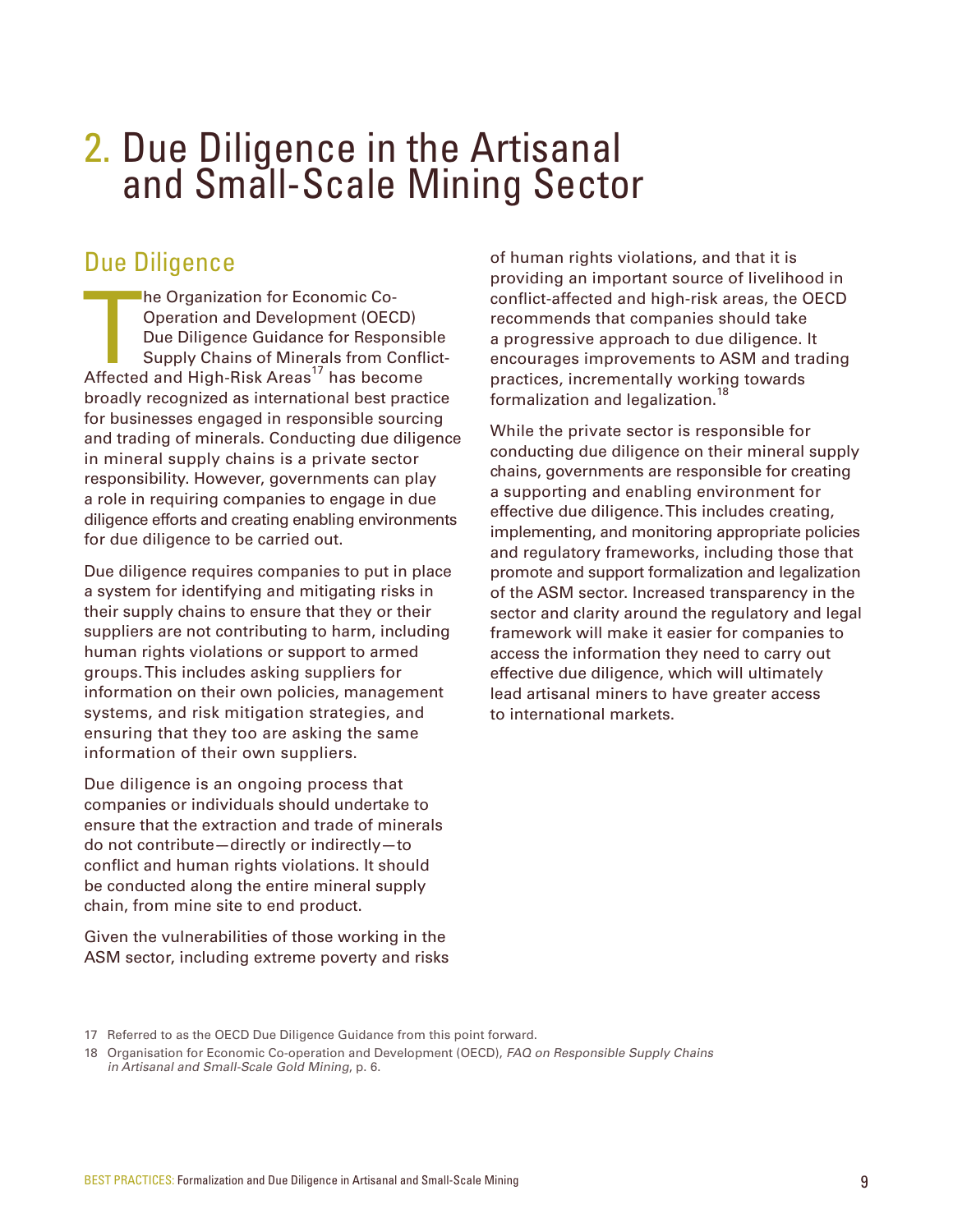#### <span id="page-9-0"></span>The **KEY PRINCIPLES** Underpinning the OECD Due Diligence Guidance:<sup>19</sup>

- » Due diligence is an on-going, proactive and reactive process. Information and due diligence systems should be progressively built on and improved over time.
- » Adequate due diligence should be risk-based: the higher the identified risk, the more intensive the due diligence and monitoring that is expected. Companies should furthermore document their decision-making about risk levels to be able to explain their due diligence choices.
- » Identifying, assessing, reporting, and mitigating risks can demonstrate and support reasonable and good faith due diligence efforts; constructive engagement with suppliers will enable companies to progressively improve due diligence practices.
- » Due diligence is not intended to provide 100% certainty on the conflict-free status of minerals, but rather focus on the processes to identify, prevent, and mitigate risk based on available information, and making improvements over time. Companies should work with their suppliers to cut off the harmful parts of the trade.
- » Industry and multi-stakeholder initiatives are encouraged to take on activities that help members to assess the circumstances of their supply chains while sharing costs and lessening the burden of data collection. While collaboration, including with local partners, is hence encouraged, ultimate responsibility that appropriate due diligence on supply chains has been carried out lies with the company itself.

19 OECD, FAQ on Responsible Supply Chains in Artisanal and Small-Scale Gold Mining, p. 4.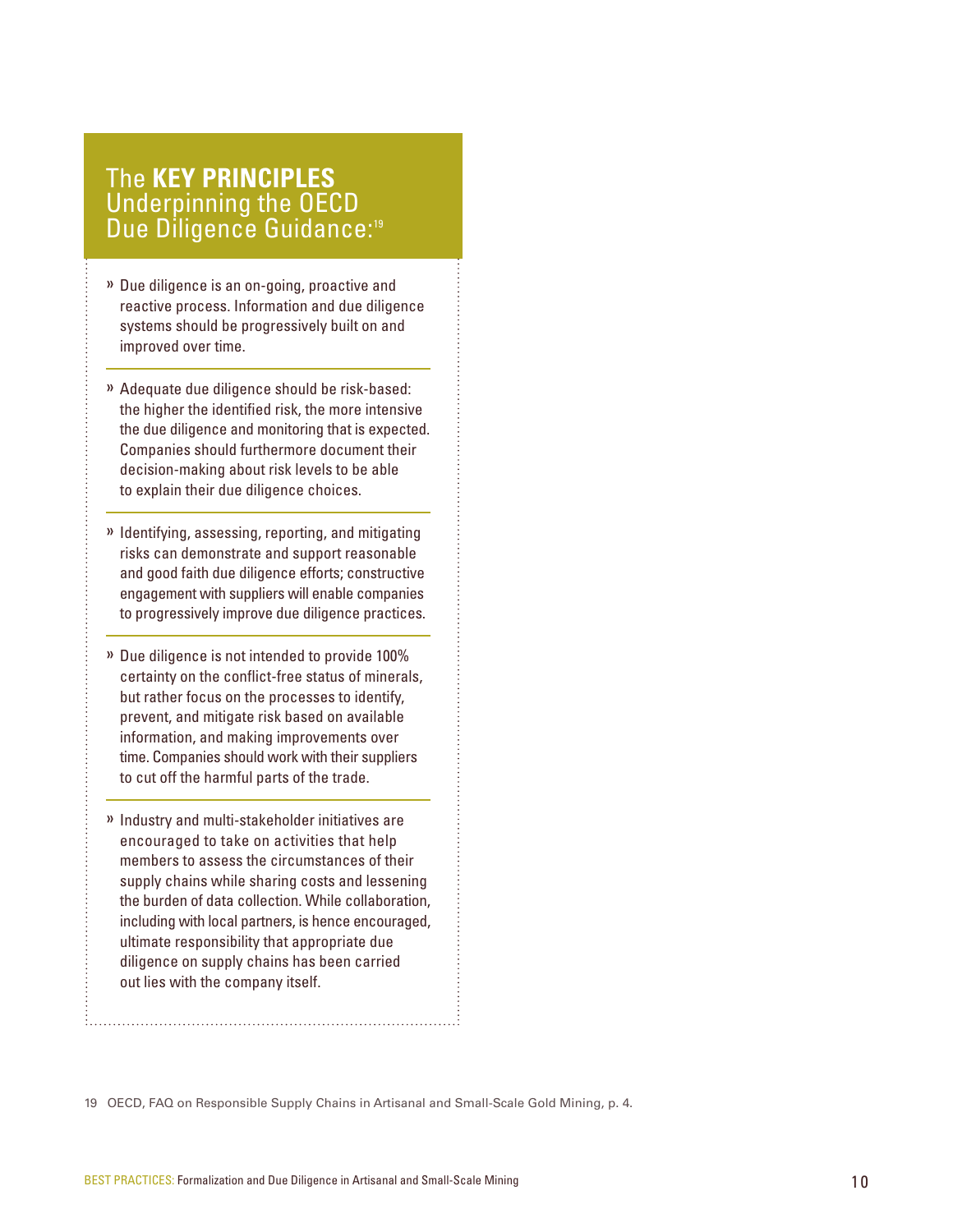# <span id="page-10-0"></span>3. Case Studies on Artisanal and Small-Scale Formalization

his section describes the experiences of<br>three countries—Colombia, the Democrat<br>Republic of Congo and Mongolia—in<br>formalizing the ASM sector. The case studi<br>provide a high-level overview of the challenges his section describes the experiences of three countries—Colombia, the Democratic Republic of Congo and Mongolia—in formalizing the ASM sector. The case studies faced and the approaches taken by different governments, as well as some key lessons learned from each example. While not exhaustive, they illustrate common themes seen across different countries seeking to formalize the ASM sector. They also demonstrate that each country has a unique and dynamic context that needs to be thoroughly understood and acknowledged for ASM formalization efforts to be effective, leading to responsible and legal mineral trade.

# Colombia

#### Artisanal and Small-Scale Mining in Colombia



Historically, Colombia's mining sector has been characterized by informality. The rural poor have used the country's abundant natural resources for centuries, often on government land and without formal permits. Today, ASM remains an important economic activity for many communities. A national census of the Colombian mining sector in 2012 revealed that 72 percent of all mining operations were characterized as small, and 63 percent of ASM mining operations were operating without legal title. At the time there were 314,000 people directly involved in the sector.<sup>20</sup>

The challenges in formalizing the ASM sector in Colombia have been complex and wide-ranging, taking place against the backdrop of a prolonged conflict and the subsequent peacebuilding process. These challenges have included the involvement of armed groups and criminal organizations, including those with strong linkages to both the drug and gold trades.21 The formalization process has also been framed by additional challenges, such as the struggle for ethnic minorities particularly Afro-Colombians—to exercise their rights to mining on their land, speculative license dealing by foreign investors including on land traditionally used by ASM communities, and tensions between artisanal miners and large-scale mining (LSM).<sup>22</sup>

Successive governments have introduced different initiatives over the last three decades to formalize the ASM sector, however up until recently these have had limited success for several reasons. Generally, all levels of government had a weak

- 20 Cristina Echavarria, What is Legal? Formalising Artisanal and Small-scale Mining in Colombia, (International Institute for Environment and Development (IIED), London, September 2014), p. 16-17, [http://pubs.iied.org/pdfs/16565IIED.pdf.](http://pubs.iied.org/pdfs/16565IIED.pdf)
- 21 For more information on the links between organized crime, armed groups, and the gold trade see: Organisation for Economic Co-operation and Development (OECD), Due Diligence in Colombia's Gold Supply Chain: Overview, 2016, pg. 16-25, <https://mneguidelines.oecd.org/Colombia-gold-supply-chain-overview.pdf>.
- 22 Echavarria, What is Legal, p. 20-27.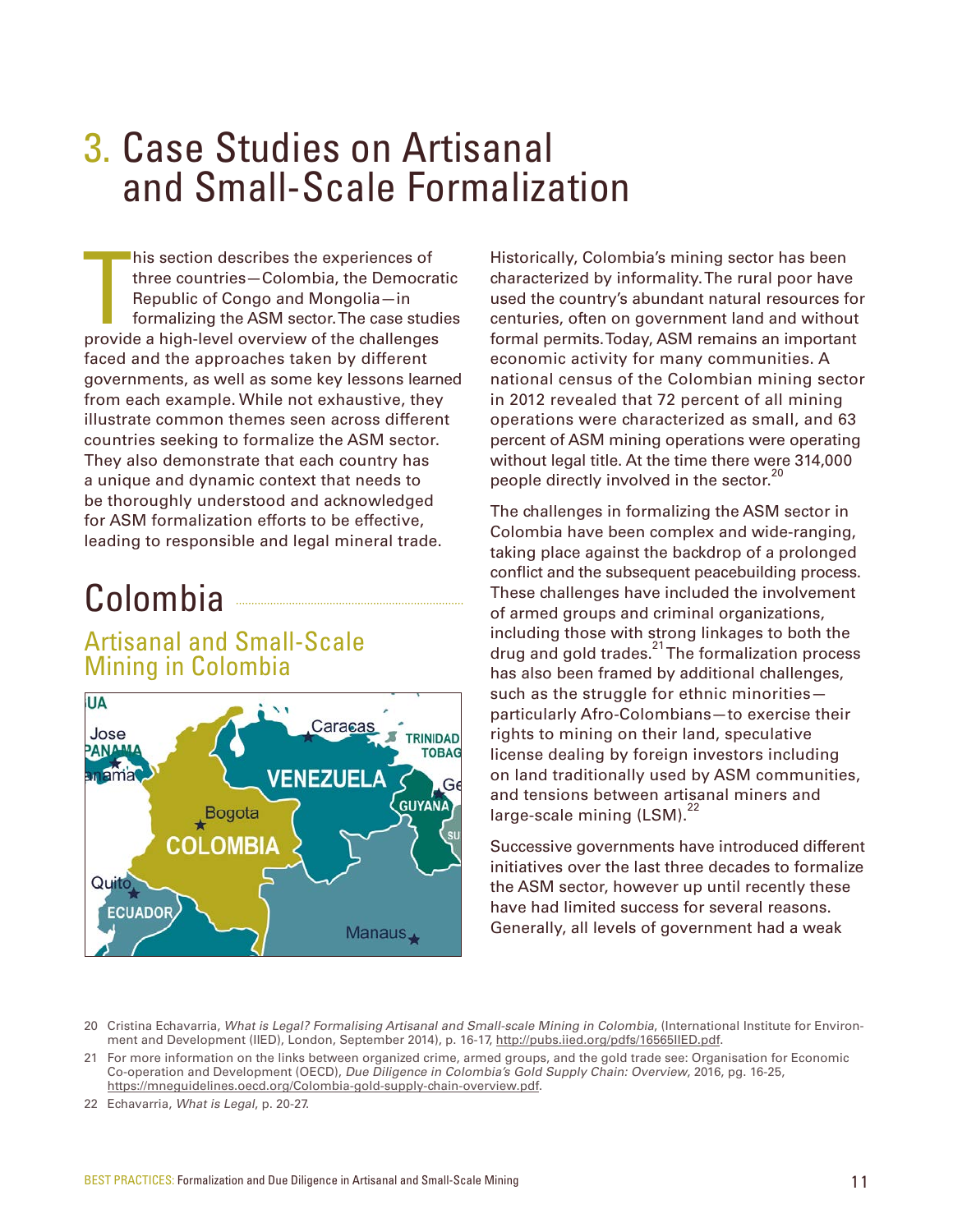capacity to manage the sector. Miners, who had limited knowledge and capacity to engage in the formalization and legalization processes, were given unrealistic timeframes to apply for legal titles and provided with inadequate support.<sup>2</sup>

Furthermore, government policy prioritized LSM, as evidenced by the Mining Code introduced in 2001.<sup>24</sup> The new law did not differentiate between ASM and LSM, placing artisanal and small-scale miners at a disadvantage compared to large companies who had greater capacity to meet the requirements established in the law. This fueled conflict between artisanal miners and LSM, despite the introduction of the concept of designated ASM areas, known as "special reserve areas for mining." It also included the legal recognition of artisanal and small-scale miners the right to mine on LSM concessions through "operations contracts."25 However, areas for artisanal miners to apply for legal titles to mine were scarce, as much of the land was already designated for exploration and prospecting for LSM.

The failure of government policy to produce the desired outcomes eventually led the Government of Colombia to introduce a crackdown which resulted in the criminalization of much of the informal ASM sector and removed many of the incentives that artisanal miners had to formalize. Yet, these efforts were also largely unsuccessful, increasing conflict and tensions particularly around mining communities, which were vulnerable to armed groups. This eventually led the government to engage in a more progressive approach to the formalization of the ASM sector.<sup>2</sup>

#### The New Approach to Formalization

Informed by a baseline study that documented and analyzed past efforts, including the government's crackdown on ASM and the existing economic reality of ASM in Colombia, the government concluded that a renewed approach to ASM formalization was necessary. A new National Formalization Policy was adopted in 2014, promising a turning point in the Colombian Government's approach to formalization.<sup>27</sup> The policy aimed to hit a milestone of 40 percent of miners formalized by 2019, and full formalization of the country's ASM sector by 2032.<sup>28</sup>

The policy proposed that working under a legal title was the foundation for any formalization process. 29 The policy established progressive levels of formalization to enable miners to progressively comply with technical, environmental, economic, tax, social, and labour requirements.<sup>30</sup> This recognized that formalization is a process rather than a one-time action.

The main strength of the National Formalization Policy was that it addressed many of the barriers for formalization such as enabling artisanal miners to work under legal title. It also committed to providing occupational training and education for miners, integrated efforts for enabling social inclusion and alternative economic development in mining communities, and ensured relevant, timely information for miners on formalization processes. 31

23 Ibid, p. 35-36.

- 24 Government of Colombia, Mining Code (Law 685), 2001, accessed April 25, 2018 [https://s3.amazonaws.com/rgi-documents/b71e2b3421b4fb4e86166c95361f9eab799ddcd0.pdf.](https://s3.amazonaws.com/rgi-documents/b71e2b3421b4fb4e86166c95361f9eab799ddcd0.pdf)
- 25 Echavarria, What is Legal, p. 37.
- 26 Ibid, p. 42.
- 27 For the full text of the National Formalization Policy see: Republic of Colombia Ministry of Mines and Energy, Politica Nacional para la formalizacion de la mineria en Colombia (National Policy for the formalization of mining in Colombia), July 2014, accessed April 25, 2018, [https://www.minminas.gov.co/documents/10180/581708/DocumentoPoliticaVersionFinal.pdf/9fd087db-7849-4728-](https://www.minminas.gov.co/documents/10180/581708/DocumentoPoliticaVersionFinal.pdf/9fd087db-7849-4728-92ff-6e426acccf9c) [92ff-6e426acccf9c](https://www.minminas.gov.co/documents/10180/581708/DocumentoPoliticaVersionFinal.pdf/9fd087db-7849-4728-92ff-6e426acccf9c). A summary in English is available at "Mining Formalization Policy," Mines-Sector Policies- Mining Formalization, Government of Colombia, Ministry of Mines and Energy, accessed April 17, 2018, [https://www.minminas.gov.co/web/ingles/](https://www.minminas.gov.co/web/ingles/mining-formalization) [mining-formalization](https://www.minminas.gov.co/web/ingles/mining-formalization) and a high level overview of the strategies integrated into the policies is available at Echavarria, What is Legal, p. 144-145.
- 28 Echavarria, What is Legal, p. 48, 144-145.
- 29 Ibid, p. 48.
- 30 Ibid, p. 48-49.
- 31 Ibid, p. 49.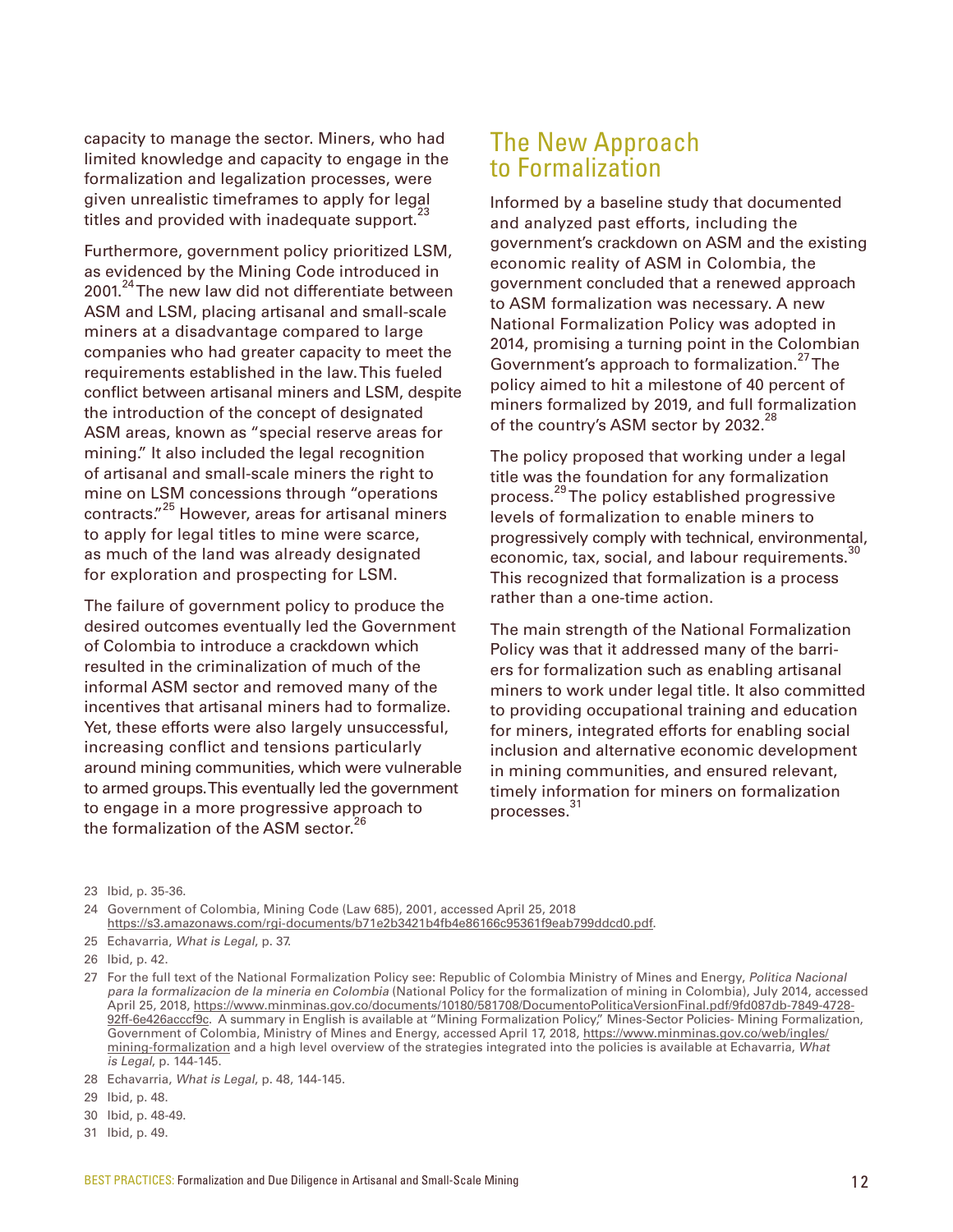The government restructured the Ministry of Mines and Energy, creating a Direction of Mining Formalization under the Vice Ministry of Mines. This Office was created at the same level as the Direction for Entrepreneurial Mining responsible for the LSM sector, $32$  indicating that ASM formalization was being set at a similar level of priority as the industrial mining sector. Additionally, the government provided resources and a clear division of roles among different agencies to deliver the objectives stated in the policy.

The government also began working to implement a system for tracking ASM gold production and trade—referred to as the Registro Unico de Comercializadores Mineros or RUCOM (Single Registry for Mineral Traders), in order to provide a certain level of traceability of gold through the upstream supply chain. Progress has been slow with significant delays in launching the system, and challenges remain with respect to the ability and willingness of ASM actors to register and comply.

## Key Lessons

Numerous challenges remain in Colombia with regards to the involvement of armed groups and criminal elements in the Colombian gold sector. However, the Colombian context provides a good example of how a formalization process can be a tool for breaking the link between these groups

and the gold trade. After decades of trial and error, the Government of Colombia realized that top down approaches and criminalization of artisanal and small-scale miners was not working. Instead it is placing greater emphasis on formalization as a process with appropriate incentives. Institutional mandates at high levels of government have demonstrated the resolve to formalize the sector. Progress in formalization has been made through the decentralization of roles and providing mandates to local level governments.

In July 2015, the President announced that formalization efforts resulted in 19,000 miners trained and 3,388 mine sites assessed, with 860 sites included in the formalization process.<sup>34</sup> The Ministry of Mines and Energy added that in the same period, 16 processing plants received technical assistance in clean technologies and 11,105 persons were trained in the elimination of mercury.<sup>35</sup> While it continues to be a work in progress, Colombia's motivation to encourage formalization of ASM and prevent illicit trade of minerals is proving to slowly yield results.

Existing challenges for formalization in Colombia remain, including high levels of corruption and the need to ensure that criminal elements currently involved in the ASM gold trade aren't inadvertently formalized and brought into the legal fold. To mitigate this risk, government agencies need to work together to implement appropriate checks reviews, such as background checks on individuals or entities seeking to formalize.<sup>36</sup>

- 32 "The Ministry Structure," Republic of Colombia Ministry of Mines and Energy, accessed April 25, 2018, <https://www.minminas.gov.co/web/ingles/structure>.
- 33 Organisation for Economic Co-operation and Development (OECD), Due Diligence in Colombia's Gold Supply Chain: Overview, p. 26.
- 34 Presidency of the Republic of Colombia Information System, Gobierno le declara la guerra a la minería criminal (Government declares war on criminal mining), July 30, 2015, [http://wp.presidencia.gov.co/Noticias/2015/Julio/Paginas/20150730\\_02-](http://wp.presidencia.gov.co/Noticias/2015/Julio/Paginas/20150730_02-Gobierno-declara-objetivo-prioritario-de-alto-valor-la-mineria-criminal.aspx) [Gobierno-declara-objetivo-prioritario-de-alto-valor-la-mineria-criminal.aspx.](http://wp.presidencia.gov.co/Noticias/2015/Julio/Paginas/20150730_02-Gobierno-declara-objetivo-prioritario-de-alto-valor-la-mineria-criminal.aspx)
- 35 Republic of Colombia Ministry of Mines and Energy, MinMinas fortalece su política de formalización para apoyar a los pequeños mineros de todo el país (MinMinas strengthens its formalization policy to support small-scale miners throughout the country), July 31, 2015,<http://www.minminas.gov.co/web/10180/1332?idNoticia=6273977>.
- 36 Organisation for Economic Co-operation and Development (OECD), Due Diligence in Colombia's Gold Supply Chain: Overview, p. 33-34.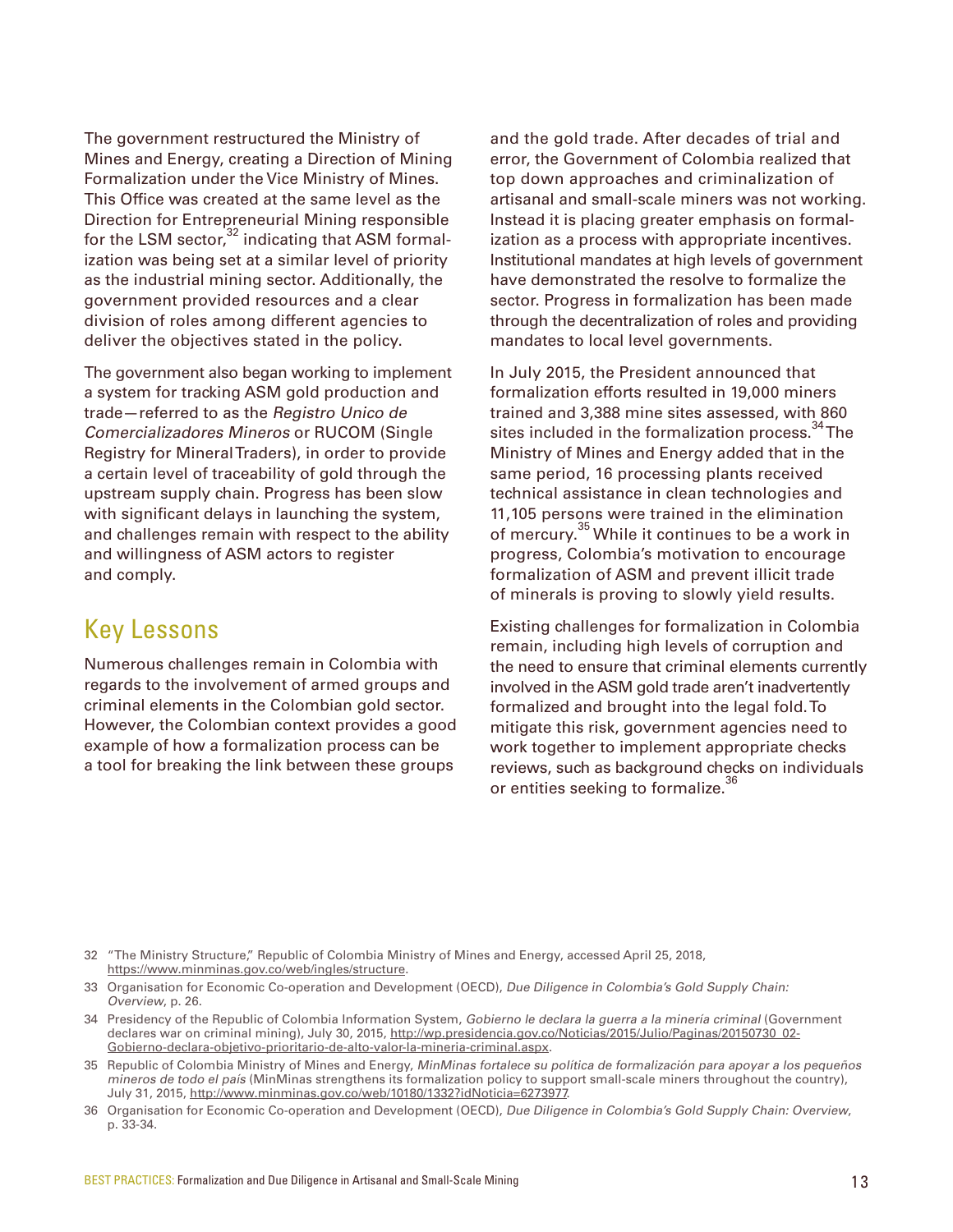## <span id="page-13-0"></span>Democratic Republic of Congo

## Artisanal and Small-Scale Mining in Democratic Republic of Congo



The Democratic Republic of Congo (DRC) has enormous mineral wealth and potential including major deposits of copper, cobalt, tin, tantalum, gold, and diamonds. The bulk of the tin, tantalum, tungsten, and gold are produced through ASM operations, and artisanal mining is considered an increasingly important livelihood source with approximately 15 percent of the national population directly or indirectly dependent on income from the sector.<sup>3</sup>

Despite its potential, the mineral sector in DRC has garnered international attention as a source of financing for armed groups and public security forces, both of which have been tied to serious human rights violations. The Government of DRC has recognized and taken important steps to address the illicit trade of minerals. It has adopted the International Conference of the Great Lakes

Region (ICGLR) Regional Certification Mechanism into its domestic legislation, as well as taken steps to formalize ASM, and implement traceability mechanisms for conflict-prone minerals. However, a number of challenges remain and the illicit trade of minerals continues to be a key source of income for armed groups in the region.

## Approach to Formalization

ASM was first recognized in the 2002 Mining Code through the creation of Zone d'exploitation artisanales or ZEAs (Artisanal Exploitation Zones). These zones continue to be the primary tool for providing the ASM sector access to land in the updated Mining Code, which was adopted in March 2018.<sup>39</sup> The government designates zones for artisanal mining most often in areas where industrial mining is deemed to be unfeasible. Artisanal miners must apply annually for a carte d'exploitant artisanal (artisanal mining card) and can only access the artisanal mining zone through a cooperative organizational structure. Artisanal miners must also comply with regulations on health, safety, and environmental protection.

ASM formalization in DRC is supported by government agencies at national and provincial levels across the country including the Service d'encadrement des creuseurs artisanaux miniers à petite echelle also known as SAEMAPE, formerly SAESSCAM (Service for the Assistance and Supervision of Artisanal and Small-Scale Mining), which provides technical assistance to artisanal miners and collects statistics, the Mining Police, the Mining Cadastre known as CAMI, and the Centre d'Expertise, d'Evaluation et de Certification des Substances Minérales Précieuses et Semi-précieuses or CEEC (Center for Evaluation,

<sup>37</sup> International Conference on the Great Lakes Region, Report on Development of Regional Guide on the Formalization of ASM Sector in ICGLR Member States (unpublished), March 2017.

<sup>38</sup> Government of the Democratic Republic of Congo, Mining Code, Law No. 007/2002, July 11, 2002, [http://leganet.cd/Legislation/](http://leganet.cd/Legislation/Droit%20economique/Code%20Minier/cd-codeminier.pdf) [Droit%20economique/Code%20Minier/cd-codeminier.pdf](http://leganet.cd/Legislation/Droit%20economique/Code%20Minier/cd-codeminier.pdf) and English translation [www.eisourcebook.org/cms/January%202016/](www.eisourcebook.org/cms/January%202016/Democractic%20Republic%20of%20the%20Congo%20(DRC),%20Law%20of%202002%20Relating%20to%20the%20Mining%20) [Democractic%20Republic%20of%20the%20Congo%20\(DRC\),%20Law%20of%202002%20Relating%20to%20the%20Mining%20](www.eisourcebook.org/cms/January%202016/Democractic%20Republic%20of%20the%20Congo%20(DRC),%20Law%20of%202002%20Relating%20to%20the%20Mining%20) Code.pdf.

<sup>39</sup> The new Mining Code no 18/001 was signed into law by the President in March 2018. The text of the new Mining Code can be found at Congo Mines, accessed April 25, 2018, [http://congomines.org/system/attachments/assets/000/001/467/](http://congomines.org/system/attachments/assets/000/001/467/original/J.O._n%C2%B0_spe%C3%ACcial_du_28_mars_2018_CODE_MINIER.PDF.pdf?1523182711) [original/J.O.\\_n%C2%B0\\_spe%C3%ACcial\\_du\\_28\\_mars\\_2018\\_CODE\\_MINIER.PDF.pdf?1523182711](http://congomines.org/system/attachments/assets/000/001/467/original/J.O._n%C2%B0_spe%C3%ACcial_du_28_mars_2018_CODE_MINIER.PDF.pdf?1523182711).

<sup>40</sup> See Articles 109 and 111 in Law No. 007/2002.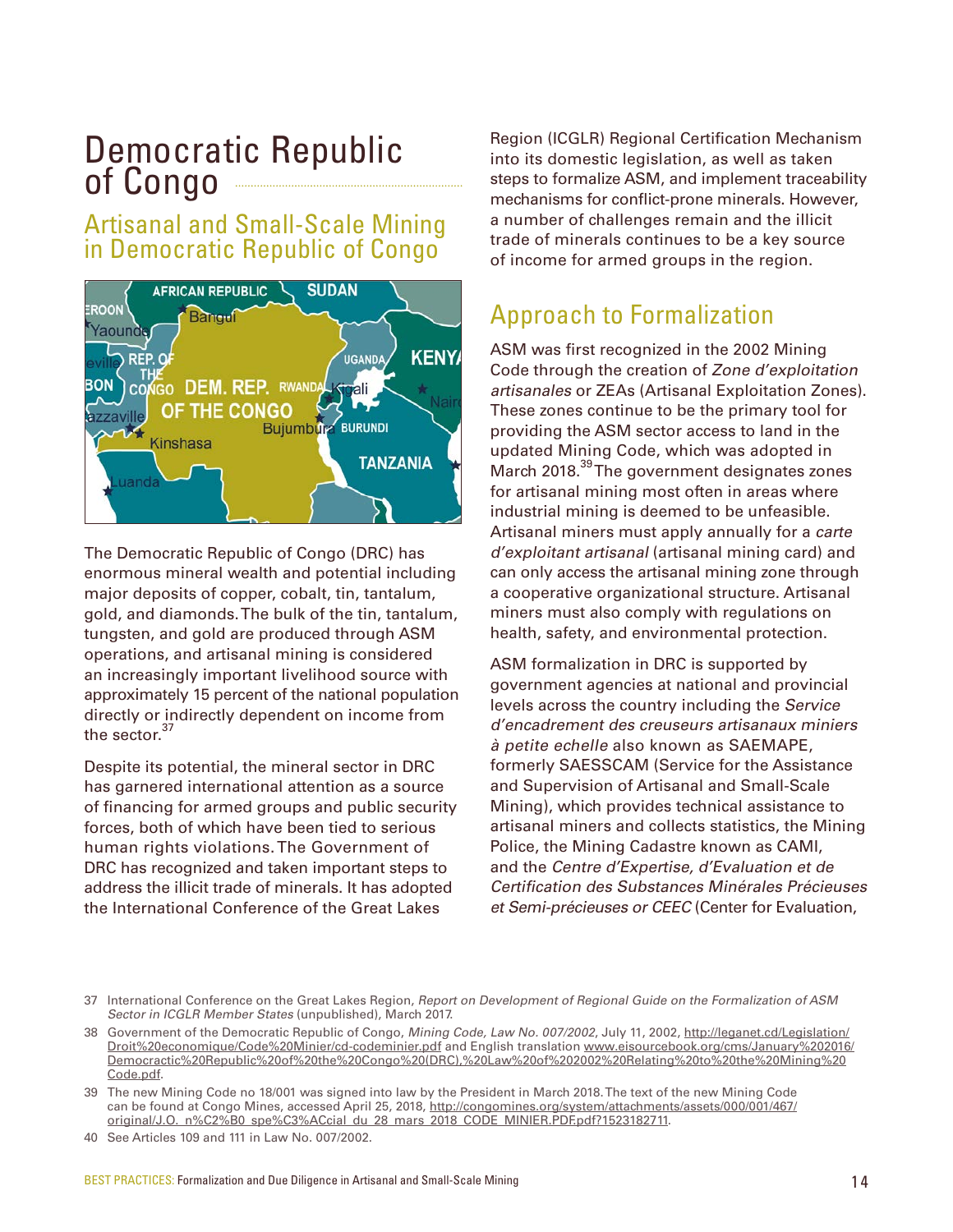Expertise and Certification), which evaluates and certifies minerals. The national Ministry of Mines awards the artisanal mining zone and the Head of the Provincial Division of Mines issues the artisanal miner cards locally.<sup>40</sup> There is significant decentralization of ASM formalization to the provincial and regional offices, with authority granted to the Director of Mining Division or the Governor.41 This decentralization recognizes the limited ability of the national government to provide services, such as the sale of artisanal mining cards, throughout the entire country.

Despite having made progress, there are still many obstacles to an effective approach to formalizing the ASM sector in DRC. The slow approval of artisanal mining zones in DRC has been particularly challenging, and as a result, most artisanal miners continue to work in areas that are not legally zoned for artisanal mining or trespass on existing concessions.42 Compounding the problem, long-term land security for artisanal miners is not guaranteed through the Mining Code as the government can grant an industrial mining permit on an existing artisanal mining zone. According to the Code, artisanal miners have 60 days to evacuate if an application for an industrial concession is made for the land, or 30 days to submit their own application for a small-scale mining permit.<sup>43</sup> This is a significant challenge for many involved in ASM due to low literacy rates and unfamiliarity with the country's legal process.

Of the mine sites that have been designated as artisanal sites, many have not been mined due to a lack of geological knowledge, lack of capital, inaccessibility of the areas due to armed conflict, as well as tensions with LSM companies. Additionally, there is a lack of mine sites that have been inspected by government inspectors,

as required under DRC law, to determine that a mine site has met the basic criteria for being deemed "conflict-free."44 Without this validation, the artisanal and small-scale miners on these mine sites are considered to be operating illegally and are unable to access legal markets.

## Key Lessons

The approach to formalization in DRC highlights that while political will to formalize the ASM sector is necessary, government agencies need to be well resourced and given the capacity to undertake their mandate. The country's artisanal and small-scale miners have faced numerous challenges such as limited access to legal mining sites, insecurity, high levels of corruption, and limited functioning of administrative institutions in some regions. The licensing process creates conflict between artisanal miners and industry, with industrial mining concession applications allowed for artisanal mining zones. The artisanal mining zone process itself is slow and expensive beyond the reach of many miners.

The DRC experience demonstrates that not only is strong implementation required, but also that the regulatory expectations set on ASM actors must be realistic. In the case of DRC, the high costs expected of miners, traders, and exporters whether for licenses or taxes—goes against the intentions of the legal framework and results in continued informality, illegal exports of minerals, and loss of revenues for the state. The smuggling of minerals, especially gold, continues to pose a significant challenge for the formalization of the sector. According to the UN Group of Experts on the Democratic Republic of Congo, 98 percent of artisanal gold produced in DRC is smuggled out of the country.<sup>45</sup>

<sup>41</sup> See Articles 109 to 128 in Law No. 007/2002 for relevant aspects on ASM.

<sup>42</sup> Rebecca Cullen, "Cobalt mining in the Democratic Republic of Congo: the need for reform and regulation?" The Best of Africa, November 14, 2017, <https://thebestofafrica.org/cobalt-mining-democratic-republic-congo-need-reform-regulation/>.

<sup>43</sup> See Article 110 in Law No. 007/2002.

<sup>44 &</sup>quot;DRC Webmap Updated with Newest Mining Site Qualifications," International Peace Service Institute, July 18, 2017, [http://ipisresearch.be/2017/07/drc-webmap-updated-newest-mining-site-qualifications/.](http://ipisresearch.be/2017/07/drc-webmap-updated-newest-mining-site-qualifications/)

<sup>45</sup> Final Report of the Group of Experts on the Democratic Republic of Congo, UN Security Council, S/2014/42, January 23, 2014, para 171,<https://undocs.org/S/2014/42>.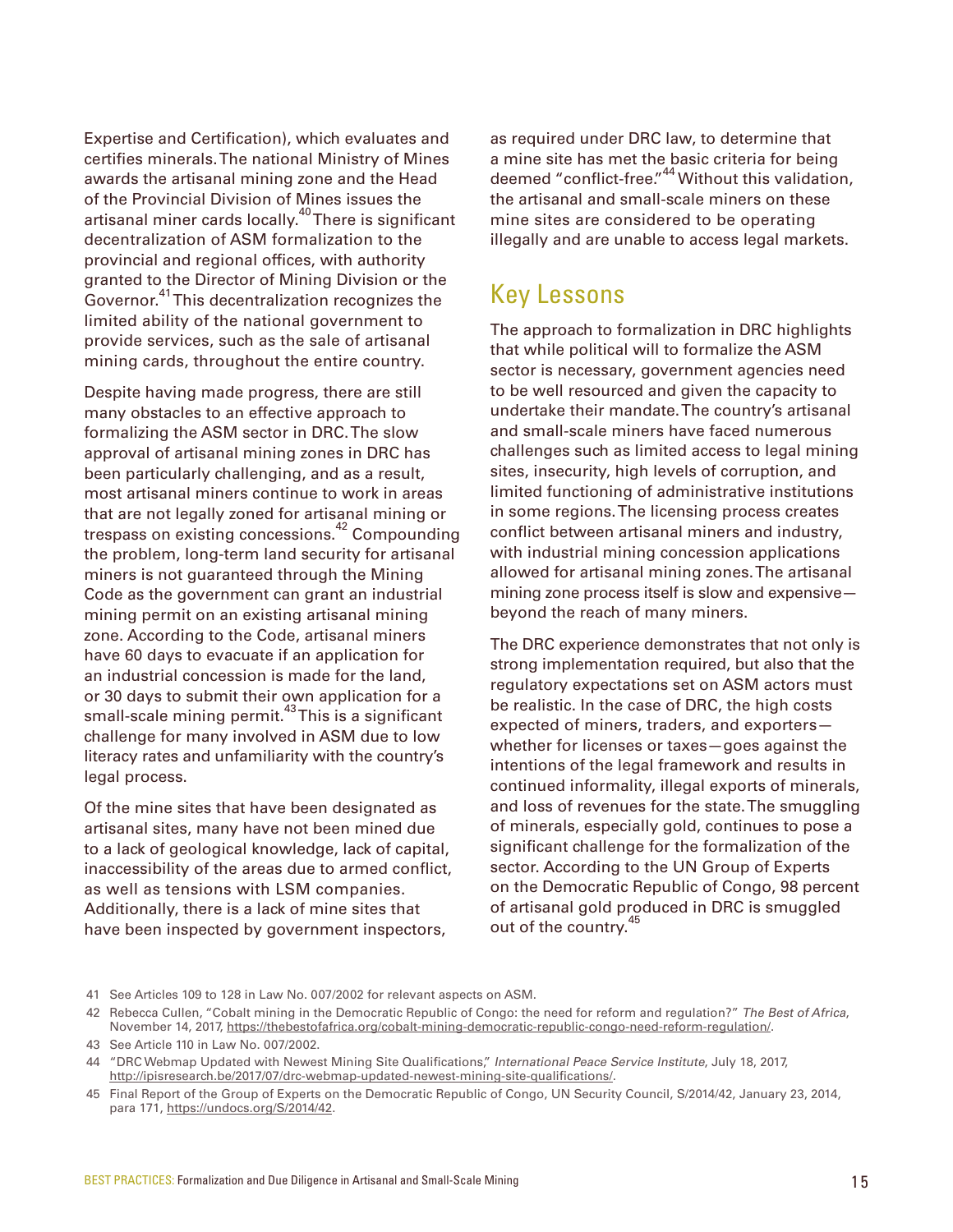<span id="page-15-0"></span>The challenges the country is facing with formalizing the ASM sector is most evident in its artisanal gold sector. A major reason for continued smuggling are the exorbitant taxes placed on exports, including both formal and informal payments. IMPACT's own experiences through the Just Gold project in eastern DRC, which was the first to successfully trace conflict-free and legal artisanal gold from mine site to export while applying regional and international standards applicable to conflict-affected and high-risk areas, revealed that gold exporters are required to pay an unrealistic amount of taxes and fees to the national and provincial government.<sup>46</sup> This not only creates a disincentive for legal trade but makes it economically unviable—particularly for small quantities of artisanal gold.<sup>47</sup>

As a result, most of DRC's artisanal gold ends up in the illicit market, denying the country gold revenues and taxes. A comprehensive review of the tax structure and how realistic it is, given the reality of the ASM sector in DRC would help to identify a more appropriate and realistic taxation level that would benefit miners, traders and exporters, as well as the government. As IMPACT's Just Gold project shows, it is possible to conduct and incentivize legal, formal ASM mining, trading and exporting.<sup>48</sup> However, there is still work to be done in order to create an environment and framework that creates greater incentives at a larger scale to draw the ASM sector into formality.

# Mongolia **-**

#### Artisanal and Small-Scale Mining in Mongolia



Mining of copper, coal, and gold is Mongolia's economic pillar, with the ASM sector playing an important role in mineral production.<sup>49</sup> In 2017, the ASM sector contributed more than 50 percent of the total national gold production. ASM coal mining provides coal for household heating to those living within and around the capital city Ulaanbaatar from October to April.

Unlike several other countries, Mongolia's ASM is entirely a non-traditional activity that developed over the last two decades following the collapse of the communist system and transition to a democratic state in the 1990s. This transition period saw an increase in social disparity and considerable unemployment as many industries and state enterprises closed. From 1999 to 2002, natural disasters, including severe winters

- 47 Each province in DRC sets its own tax framework and so the number and type of payments differs between provinces.
- 48 "Just Gold," IMPACT, accessed April 17, 2018, <https://impacttransform.org/en/work/project/just-gold/>and IMPACT, Just Gold: Brining Responsible and Conflict-Free Gold from Artisanal Mines to International Markets.
- 49 Ministry of Mineral Resources and Energy of Mongolia and the Swiss Agency for Development and Cooperation, Sustainable Artisanal Mining Project (SAM) 2017 Annual Report, internal document.

<sup>46</sup> Geoffrey York, "Pioneering Canadian system ensures conflict-free gold," Globe and Mail, June 25, 2017, [https://www.theglobe](https://www.theglobeandmail.com/news/world/pioneering-canadian-ethical-trade-system-ensures-proof-of-conflict-freegold/article35459871/)[andmail.com/news/world/pioneering-canadian-ethical-trade-system-ensures-proof-of-conflict-freegold/article35459871/](https://www.theglobeandmail.com/news/world/pioneering-canadian-ethical-trade-system-ensures-proof-of-conflict-freegold/article35459871/) and Eric Mongo Malolo and Jimmy Munguriek Ufoy, Trop de taxes pour peu de recettes: rapport d'enquête sur les taxes perçues du secteur minier artisanal de l'or en Ituri en 2015, Cadre de Concentration de la Société Civile de l'Ituri sur les Ressources Naturelles, February 2017.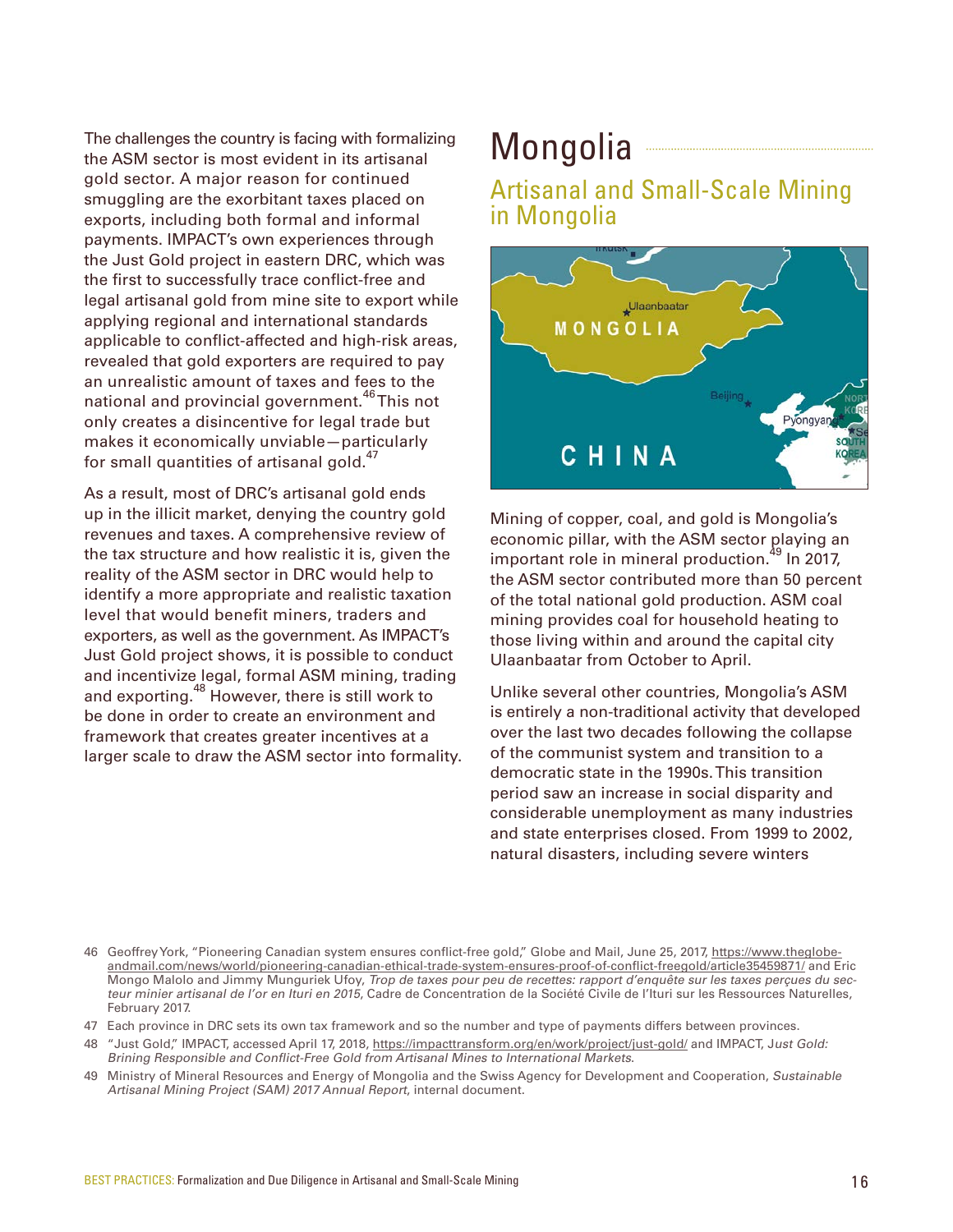(known as a dzud), and droughts, led to massive loss of livestock, the main source of rural income. As unemployment swelled and livelihood security risks increased, many turned to artisanal mining of gold, coal, fluorite, tungsten, and semiprecious stones.<sup>50</sup>

ASM attracted the rural poor as well as students, traders, and civil servants during vacations. During its emergence in Mongolia, ASM was deemed illegal and the government was unprepared for managing it.<sup>51</sup> By 2010, statistics from the Mineral Resources Authority of Mongolia suggested that 61,000 people in 18 of the country's 21 provinces were artisanal miners. Some 30 percent of the miners were women. Statistics showed that artisanal mining extended to 10 different minerals and the income generated from ASM was supporting 15 percent of the country's population.<sup>52</sup>

The emergence of the ASM sector had both positive and negative impacts on society. It provided employment and livelihoods for poorer communities in rural areas, created secondary economic linkages and workplaces in local areas, enabled markets, roads, and communications infrastructure, and increased purchasing power, leading to more money circulating throughout the country. Students were able to finance their studies, while rural herders were able to restock their herds.

At the same time, there was large-scale environmental destruction, including damage to water sources and pastureland, including mercury contamination. The sector was associated with

tax evasion, illegal gold exports, conflicts with herders and mining companies, mining fatalities, human rights violations, and a range of social challenges, including gender-based violence, alcoholism, and child labor. Internal migrations by artisanal miners also created a resource burden for local administrations. The miners were called by a derogatory term, "ninja," as the green bowls the miners carried on their backs for panning resembled the cartoon characters from the television show, the Teenage Mutant Ninja Turtles.<sup>53</sup>

The government's response to ASM was a heavy-handed crackdown, though efforts to prohibit the sector never succeeded. There was eventually recognition that the emergence of ASM in Mongolia was directly related to the prevailing socio-economic conditions and could not be curtailed through prohibition.<sup>54</sup> After more than 10 years of efforts to marginalize, criminalize, and prohibit the sector, as well as gross human rights violations, the government and legislature legalized the sector and developed a formalization framework. The creation of the legal and regulatory framework was a means to reduce poverty and increase employment opportunities, while addressing the negative social and environmental impacts of the sector. It also provided a way for the country to move towards fulfilling its human rights obligations, while upholding international treaties and conventions pertaining to the environment and human rights.<sup>5</sup>

55 Ibid, p. 60.

<sup>50</sup> Ministry of Mineral Resources and Energy of Mongolia and the Swiss Agency for Development and Cooperation, Project Document, Sustainable Artisanal Mining Project (SAM) Phase 3, 2011-2014, December 2010, p. 9-10, [http://asmhub.mn/en/files/view/234.](http://asmhub.mn/en/files/view/234)

<sup>51</sup> Patience Singo, "Mongolia Case Study," in Analysis of formalization approaches in the artisanal and small-scale gold mining sector based on experiences in Ecuador, Mongolia, Peru, Tanzania and Uganda, ed. Laura Barreto (Geneva: United Nations Environment Programme, 2012), [https://wedocs.unep.org/bitstream/handle/20.500.11822/11630/Case\\_Studies\\_Mongolia\\_](https://wedocs.unep.org/bitstream/handle/20.500.11822/11630/Case_Studies_Mongolia_June_2012.pdf?sequence=1&isAllowed=y) [June\\_2012.pdf?sequence=1&isAllowed=y.](https://wedocs.unep.org/bitstream/handle/20.500.11822/11630/Case_Studies_Mongolia_June_2012.pdf?sequence=1&isAllowed=y)

<sup>52</sup> Ministry of Mineral Resources and Energy of Mongolia and the Swiss Agency for Development and Cooperation, Project Document, Sustainable Artisanal Mining Project (SAM) Phase 3, 2011-2014, p. 4.

<sup>53</sup> Ibid, p. 20.

<sup>54</sup> Ibid, p. 9-11.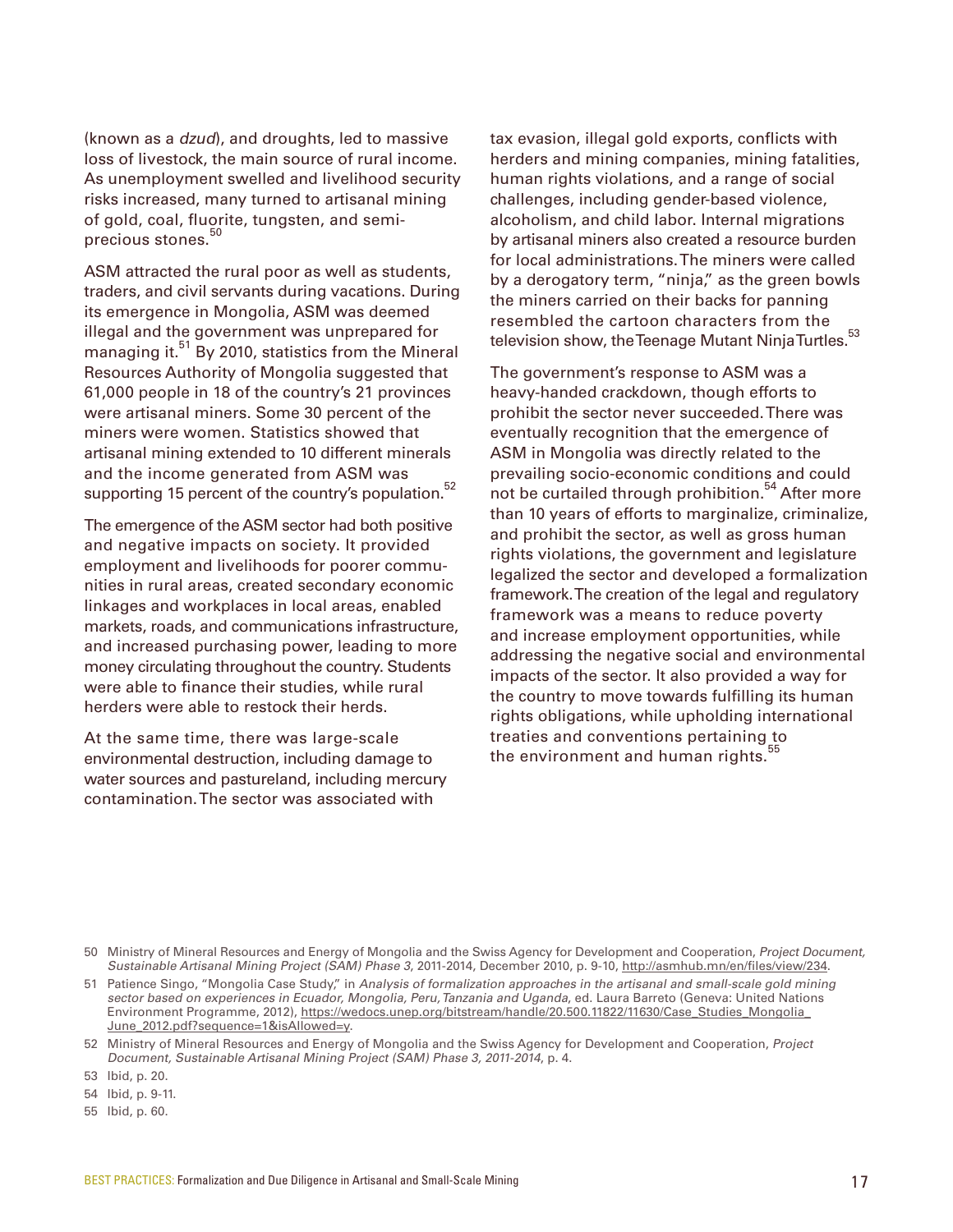## The New Approach to Formalization

In 2010, Mongolia passed the ASM legal framework through amendments to the Laws on Minerals and Land and developed regulation on extraction of minerals by artisanal mining.<sup>5</sup> The legal framework was a giant step in recognizing ASM as a legal, alternative form of employment and its role in rural economic development. It also signaled the start of a transition from artisanal miners to being recognized as "ninjas" and "criminals" to responsible citizens of Mongolian society.

In 2014, Mongolia approved its first ever State Minerals Policy for 2014-2035, which articulated the country's medium-term strategy for ASM management and development, such as improving the legal framework and upgrading the sector.<sup>57</sup> In response to the new Minerals Policy, Mongolia immediately improved the ASM legal framework, formalizing ASM gold trading through the Central Bank, reducing gold royalties, and expanding the options for organizing to engage in ASM—allowing for business development and growth.<sup>58</sup>

The ASM regulations were revised with a greater focus on mainstreaming human rights and government obligations while addressing other technical barriers such as equipment restrictions and improving mine site rehabilitation.

According to the ASM legal and policy framework, individuals engaged in ASM are organized into unregistered partnerships. Based on 2016 data,

there are 722 ASM partnerships and cooperatives with an additional 72 non-government organizations working in deposits that are often economically inefficient to exploit through industrial methods.<sup>59</sup> Land access is provided to artisanal and smallscale miners through agreements with local governments, the Mineral Resources and Petroleum Authority of Mongolia, or by LSM companies.<sup>61</sup> The framework stipulated provisions for occupational safety and health, frugal mining rehabilitation, child protection, gender equality, and engagement in social and health insurances. Provincial and local government offices were assigned mandates to provide support, outreach, and services to miners to fulfill the requirements.

Remarkable progress has been made during the last eight years with more than 10 percent of Mongolia's ASM sector formalized.<sup>61</sup> ASM is transforming from rudimentary and unorganized to well coordinated and professionalized. There are key achievements on social security, environmental protection, mercury reduction, economic contribution and accountability, respect of human rights, and women's participation. ASM operators have invested in better productivity and safety and have increasingly entered into land use cooperation agreements with LSM companies.<sup>62</sup>

Capacity of state institutions to manage ASM has increased with greater commitments in human and financial resourcing. Artisanal miners are proud of their employment and are gaining confidence that their human rights are protected. The impact of ASM's economic contribution at local levels is evident with the livelihood transformation and economic empowerment

56 Full text of the Laws and Regulations are available on the website of the Sustainable Artisanal Mining Project, accessed on April 25, 2018, [http://sam.mn/%D0%BC%D1%8D%D0%B4%D1%8D%D1%8D%D0%BB%D0%BB%D0%B8%D0%B9%D0%BD-%D1%81%D](http://sam.mn/%D0%BC%D1%8D%D0%B4%D1%8D%D1%8D%D0%BB%D0%BB%D0%B8%D0%B9%D0%BD-%D1%81%D0%B0%D0%BD/legislations/) [0%B0%D0%BD/legislations/.](http://sam.mn/%D0%BC%D1%8D%D0%B4%D1%8D%D1%8D%D0%BB%D0%BB%D0%B8%D0%B9%D0%BD-%D1%81%D0%B0%D0%BD/legislations/)

- 57 "State Minerals Policy 2014-2025", Mongolian Mining Journal, March 26, 2014, accessed April 25, 2018, [http://en.mongolianminingjournal.com/content/54797.shtml.](http://en.mongolianminingjournal.com/content/54797.shtml)
- 58 Ministry of Mineral Resources and Energy of Mongolia and the Swiss Agency for Development and Cooperation, Project Document, Sustainable Artisanal Mining Project (SAM) Phase 4, 2015-2018, December 2015, p. 10-18, [http://asmhub.mn/uploads/files/2014-2018-sam-project-document-phase-iv-eng\\_1.pdf.](http://asmhub.mn/uploads/files/2014-2018-sam-project-document-phase-iv-eng_1.pdf)
- 59 Unregistered partnerships are informal partnerships under the civil code involving a minimum of five citizens. "Map: Statistics of Artisanal Mining," ASM Knowledge Hub, accessed April 25, 2018, [http://www.asmhub.mn/en/maps.](http://www.asmhub.mn/en/maps)
- 60 Ministry of Mineral Resources and Energy of Mongolia and the Swiss Agency for Development and Cooperation, Project Document, Sustainable Artisanal Mining Project (SAM) Phase 4, 2015-2018, p. 12 and 32.
- 61 "What Mongolia's Artisanal Miners are Teaching Us: the Link Between Human Rights and Artisanal and Small-scale Mining (ASM) Formalisation," OECD Insights, March 16, 2016, [http://oecdinsights.org/2016/03/16/mongolias-artisanal-miners/#\\_ftn3](http://oecdinsights.org/2016/03/16/mongolias-artisanal-miners/#_ftn3).
- 62 Ministry of Mineral Resources and Energy of Mongolia and the Swiss Agency for Development and Cooperation, Project Document, Sustainable Artisanal Mining Project (SAM) Phase 4, 2015-2018, pg. 70.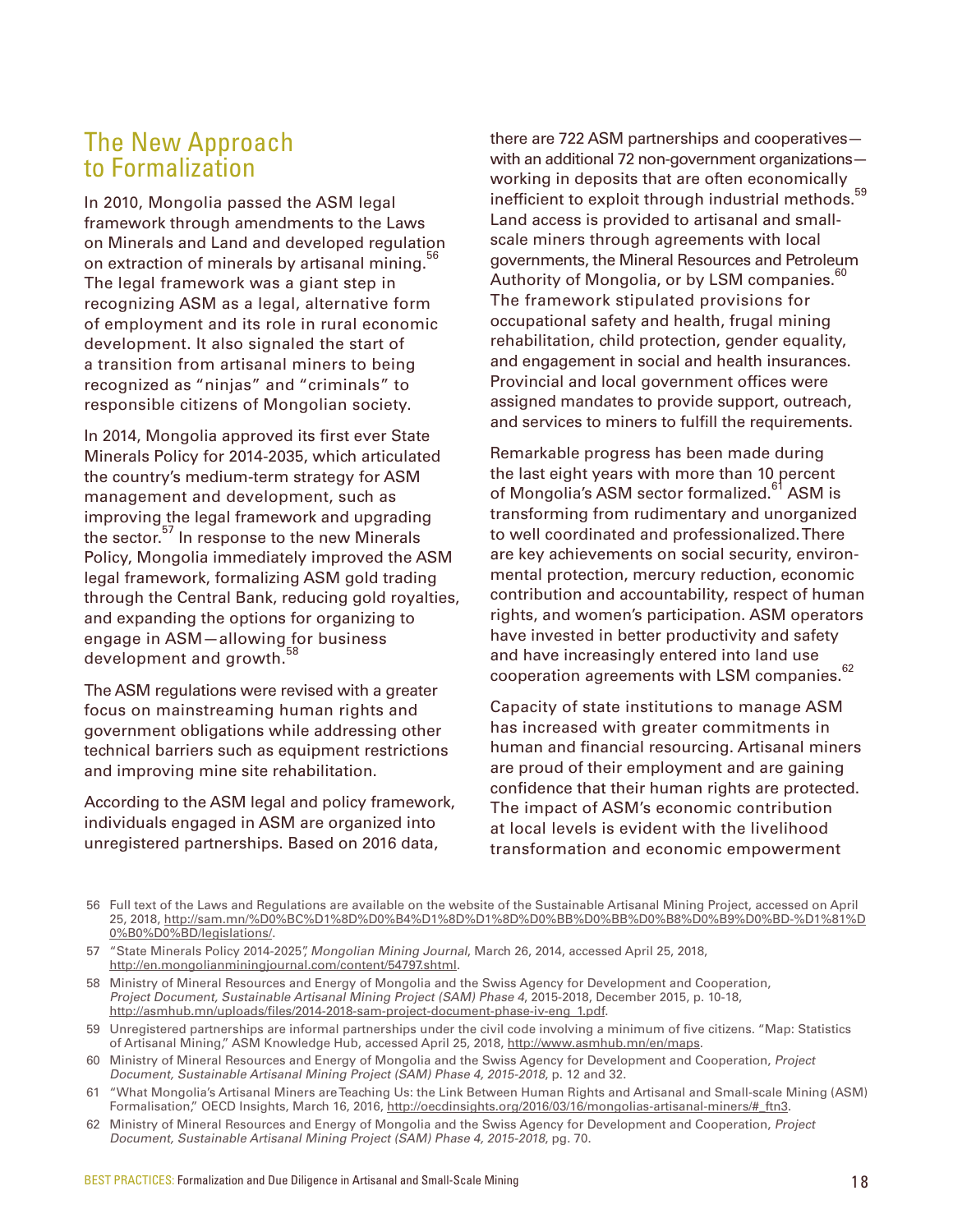of rural communities. There are some communities whose sole source of livelihood is mining. Communities have been empowered to engage with stakeholders and provided the capacity to undertake more responsible mining practices.

## Key Lessons

Mongolia took a decisive step to mainstream ASM into their economy, alongside LSM, noting the socio-economic conditions and opportunities presented by small deposits. Mongolia had hoped that industrial mining would solve its socioeconomic challenges, but the growth of industrial mining did not translate into poverty alleviation for rural communities as had been expected. Rising populations in industrial mining areas meant more competition for a limited number of jobs, which were disproportionately available to men over women, while the pressures on government and community infrastructure led to a reduction in the number and quality of services provided to local populations.<sup>63</sup>

The approach taken by the government to implementing ASM formalization was to decentralize many responsibilities to local governments, while retaining policy and strategic direction at the national level. The government ensured coordination and resources to provide services to the sector, addressing the sector's multiple challenges. It instituted a broad-based approach to formalization by involving a wide-range of government institutions responsible for mining, environment, health, social welfare, taxation, and education, as well as local governments, and mining companies.

Mongolia's approach to ASM formalization included significant and wide-ranging participation, with stakeholder input enshrined in the legal framework. The government engaged in broad consultations with over 400 stakeholders prior to adopting the legal framework, including engaging Members of Parliament, central and local government officials, artisanal and small-scale gold mining representatives, non-governmental organizations, and artisanal miners.<sup>64</sup> This process has contributed to broad stakeholder buy-in to the legal framework that was established, as well as a framework that better reflects the needs and capacities of ASM miners and local governments.

While challenges remain in the effort to formalize the ASM sector in Mongolia, there are indications that the approach taken by the government is having a positive impact. The Central Bank of Mongolia, which has the sole right to purchase gold in Mongolia, has seen its purchases of ASM gold almost quadruple, from 3.2 tons in 2014 to over 12 tons in 2017.<sup>65</sup> This is an indication that the Government of Mongolia's approach to ASM formalization may be having a positive impact, though more thorough analysis is needed as there remain concerns around the extent of money laundering, illicit financial flows, and smuggling. Other positive signs in Mongolia include the certification of some ASM sites by Fairmined for ethical gold production, and the introduction of a pilot for skills training in jewellery making to actors in the sector to encourage valueaddition in country.<sup>67</sup>

<sup>63</sup> Fidanka McGrath et al., "Spirited away – Mongolia's mining boom and the people that development left behind," CEE Bankwatch Network, December 2011, p. 7, <https://bankwatch.org/sites/default/files/spirited-away-mongolia-mining.pdf>.

<sup>64</sup> Patience Singo, "Mongolia Case Study," p. 8.

<sup>65 &</sup>quot;Supply Chain and Economic Development," ASM Knowledge Hub, accessed April 25, 2018, <http://www.asmhub.mn/en/categories/11>.

<sup>66</sup> United Nations Industrial Development Organization, Follow the Money: Mongolia, October 2017, <http://www.levinsources.com/assets/pages/Follow-the-Money-Artisanal-and-Small-Scale-Gold-Mining-in-Mongolia-GEF.pdf>.

<sup>67 &</sup>quot;Ecological gold from Mongolia: Artisanal miners obtain Fairmined certification," Fairmined, February 25, 2015 [http://www.](http://www.fairmined.org/ecological-gold-mongolia-artisanal-miners-obtain-fairmined-certification/) [fairmined.org/ecological-gold-mongolia-artisanal-miners-obtain-fairmined-certification/](http://www.fairmined.org/ecological-gold-mongolia-artisanal-miners-obtain-fairmined-certification/) and "New Training Room for Jewellers Opens its Door," Sustainable Artisanal Mining Project, Swiss Agency for Development and Cooperation SDC, accessed April 25, 2018, [http://sam.mn/the-new-training-room-for-jewellers-opens-its-door/.](http://sam.mn/the-new-training-room-for-jewellers-opens-its-door/)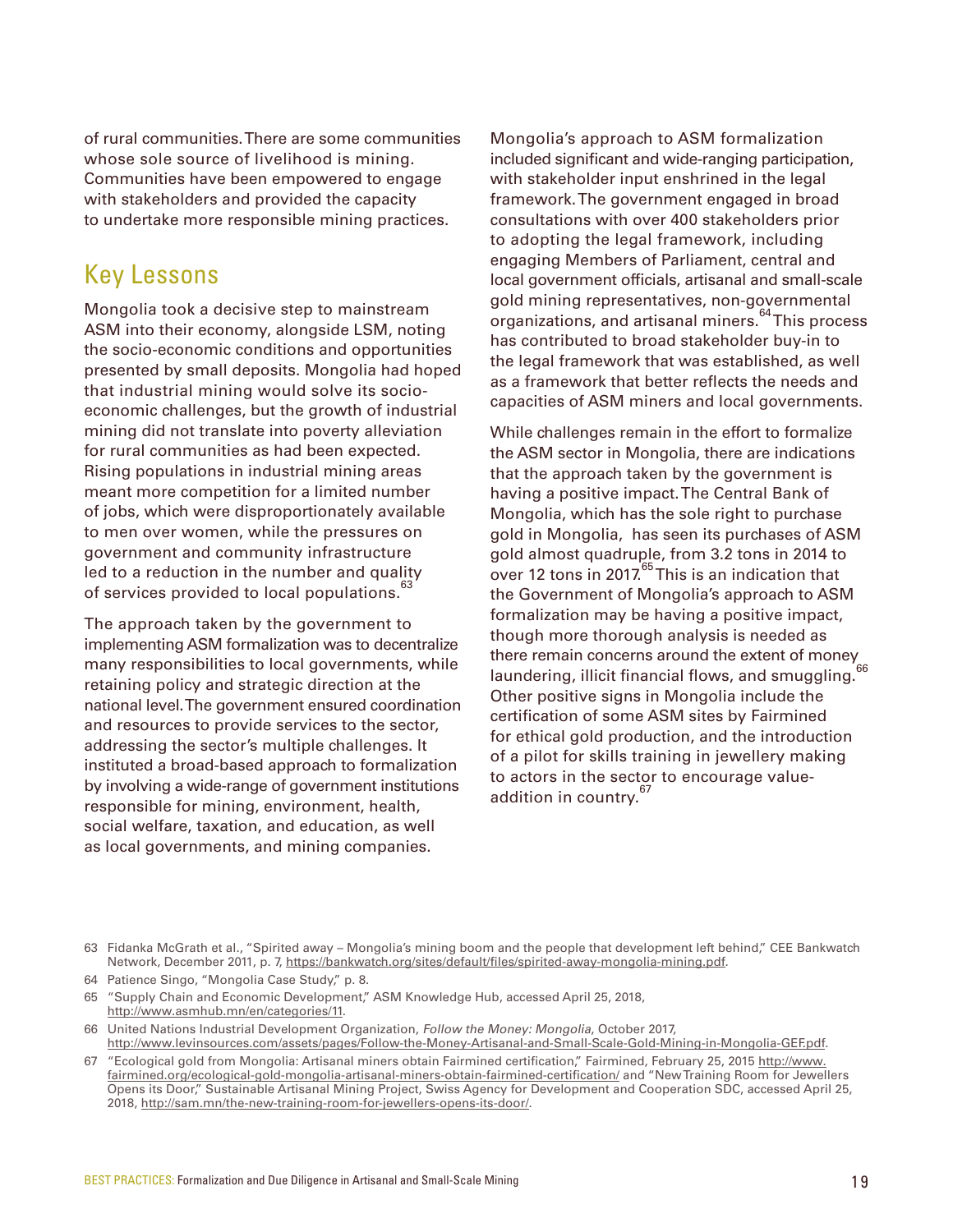# <span id="page-19-0"></span>4. Key Lessons and Considerations for Policymakers

The case studies in this brief have<br>
demonstrated that many governments<br>
are choosing to implement a progressive<br>
approach to formalize the ASM sector into<br>
their economies. These case studies have several demonstrated that many governments are choosing to implement a progressive approach to formalize the ASM sector into common themes.

## ASM is Here to Stay

ASM emergence is usually associated with poverty and poor economic growth, with mining as a last resort to sustain livelihoods.<sup>68</sup> In Mongolia, when hundreds of thousands of people lost their main livelihood due to a collapsed economy and recurrent droughts, they turned to ASM for a livelihood. In many countries, community members turn to artisanal mining when there are no other viable options for income or to supplement livelihood income. As long as poverty persists and economies fail to create viable employment options, people will turn to artisanal mining in mineral-rich countries, further motivated by rising commodity prices.

Geologically, there are some mineral deposits that are not economically viable for industrial production and these are well suited for artisanal exploitation. In many countries such as Ghana, Philippines, and Bolivia, industrial mining companies designate small deposits within their concessions for ASM.<sup>69</sup> In many countries, these areas are already being zoned for artisanal mining. With the number of ASM miners on the rise in many countries, policymakers need to understand that "ASM is here to stay." $70$ 

## Prohibition and Criminalization are not Effective

The ASM sector is often met with government denial, criminalization, and prohibition. Most countries are usually not well prepared to manage an emerging ASM sector and the challenges that come with it such as negative environmental, social, and health impacts, as well as illicit trade. As the experiences of countries like Mongolia and Colombia have demonstrated, governments that initially criminalized ASM, generally failed to make meaningful progress in managing the sector. This is in large part due to the poverty-driven nature of the ASM sector, as those involved often have no other meaningful alternatives for their livelihood and will continue to engage in ASM mining even if the risk of law enforcement is high. While it is sometimes the case that illegal armed groups or criminal elements are engaged in or benefitting from the ASM sector, implementing a formalization process that supports legitimate ASM actors and ensuring that companies are engaging in meaningful due diligence of the actors they are involved in, can help to break the link between these illicit actors and ASM.

## A Strategic Approach is Needed

A strategic approach to ASM formalization recognizes and accepts ASM, and requires developing appropriate policy and legal frameworks. These support the legal existence of ASM, promote its economic mainstreaming, provide technical assistance and capacity building,

<sup>68</sup> Ministry of Mineral Resources and Energy of Mongolia and the Swiss Agency for Development and Cooperation, Project Document, Sustainable Artisanal Mining Project (SAM) Phase 3, 2011-2014, p. 9-10.

<sup>69</sup> International Institute for Sustainable Development, Global Trends in Artisanal and Small-Scale Mining (ASM): A Review of Numbers and Issues, January 2018, p. 34-35, [https://www.iisd.org/sites/default/files/publications/igf-asm-global-trends.pdf.](https://www.iisd.org/sites/default/files/publications/igf-asm-global-trends.pdf)

<sup>70</sup> Gold Mining and Minerals Development Trust, "Small Scale Mining is here to stay", workshop in Zimbabwe, July 2004, [http://](http://www.artisanalmining.org/Repository/01/The_CASM_Files/CASM_Meetings_National/2004_Zimbabwe/Zim04_Meeting_Report.pdf) [www.artisanalmining.org/Repository/01/The\\_CASM\\_Files/CASM\\_Meetings\\_National/2004\\_Zimbabwe/Zim04\\_Meeting\\_Report.pdf](http://www.artisanalmining.org/Repository/01/The_CASM_Files/CASM_Meetings_National/2004_Zimbabwe/Zim04_Meeting_Report.pdf).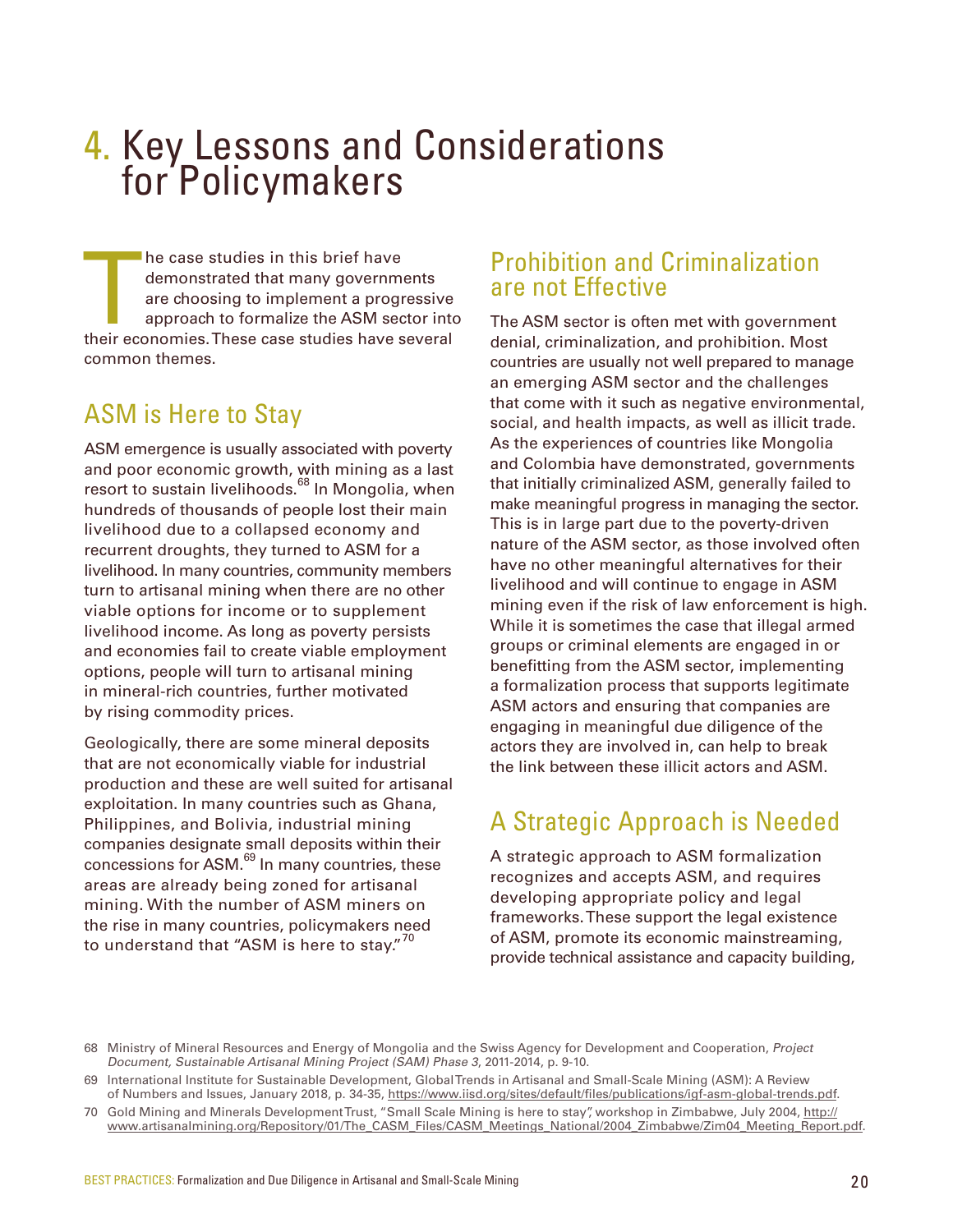and support organizing of miners, all within a human rights and gender equality lens.

Countries can align their efforts to formalize the ASM sector with key international obligations such as the UN Universal Declaration of Human Rights, International Covenant on Economic, Social and Cultural Rights, regional approaches such as the Africa Mining Vision, and other agreements such as the Minamata Convention on Mercury. These agreements are relevant to the challenges and opportunities presented within the sector, effectively addressing them through a holistic approach to formalization.

## Policies and Legislation are the Starting Point for Engagement

Formalizing ASM should be underpinned by appropriate policy and regulatory frameworks. In Mongolia, when the legal framework and the State Minerals Policy clearly integrated the ASM sector, the attitude and response of state actors changed towards engagement and provision of services. Private sector actors such as banks and mining companies began to engage with artisanal miners.<sup>71</sup> The Policy provided an entry point for various ministries responsible for environment, labour, and health, as well as local governments and private sector actors to engage with the ASM sector.

#### Providing the Mandate and Resources to Government Agencies is Key

Best practices on ASM formalization suggest that success most often occurs where governments have provided the mandate and resources to national and local agencies for ASM management. Providing a mandate at a high level, as Colombia has done with the establishment of the Directorate of Mining Formalization under the Vice Minister

of Mines, sends a strong message that ASM formalization is a priority. Beyond being provided with the mandate however, government agencies at the national and local levels need adequate resources to fulfill their responsibilities. Otherwise, formalization can be significantly delayed and undermined. The importance of providing both mandate and resources to government agencies to implement ASM formalization has been demonstrated in all three case studies explored.

In some cases, governments have taken on a role within the mineral supply chain, including purchasing artisanal gold through State Gold Buying Programmes, such as in Mongolia. These programs have had some success in drawing the ASM sector into formal, legal sales channels.<sup>7</sup> However, they need to be implemented carefully so to ensure that proper due diligence is carried out on those selling gold and ensuring that the right incentive structures are considered so as to incentivize legal trade in ASM.

## Decentralization Creates Efficiencies

As ASM primarily occurs in the rural regions of the country, decentralization to regional and local agencies supports the management of artisanal mining and results in significant progress. DRC, Mongolia, and Colombia have mandated the primary role of ASM land access, provision of services and technical support to regional agencies, while policy guidance and oversight including monitoring and evaluation is provided at the national level. This leads to more efficient management of the ASM sector and more effective support to miners, as those providing services are more closely located to those they are serving.

## Access to Minerals is Essential

A necessary step to ASM formalization is access to mineral resources. Various models have been explored in different countries, such as granting

<sup>71</sup> Ministry of Mineral Resources and Energy of Mongolia and the Swiss Agency for Development and Cooperation, Project Document, Sustainable Artisanal Mining Project (SAM) Phase 4, 2015-2018, pg. 32-24, 70-72.

<sup>72</sup> RCS Global, State-sponsored gold-buying programmes. Effective instruments to reform the artisanal and small-scale gold mining sector? IIED, London, 2016, <http://pubs.iied.org/pdfs/16610IIED.pdf>.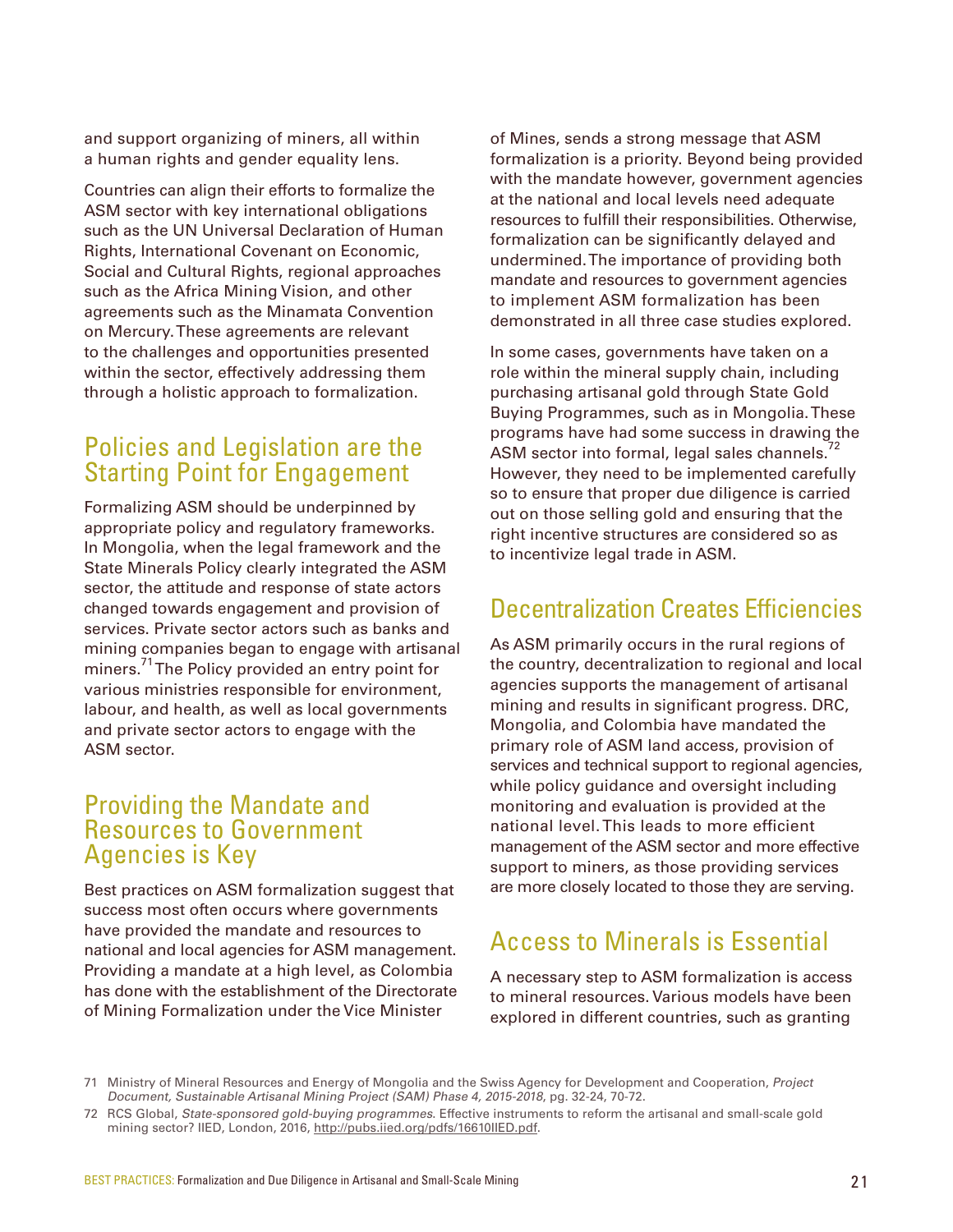of mineral rights, mining rights, tribute agreements, bilateral and tripartite land use agreements, and temporary land access. Access to minerals provides for accountability and a point of contact for government monitoring. It also incentivizes responsible mining and allows for long-term investment in production and safety, as miners have an interest in sustainable practices. In Mongolia, ASM transitioned towards more responsible mining after land access permits were granted, as this encouraged mine rehabilitation and investment in safety and mine production equipment.

Efforts to understand the role that clear and effective property rights systems can have on minimizing conflict in the ASM sector have been promising. Several examples have emerged from both West and Central Africa, including through the Property Rights and Diamond Development (PRADD) program in Côte d'Ivoire, Liberia, and the Central African Republic, indicating that communities with strong property rights systems, whether customary or statutory, have shown greater resilience to conflict as community members have common understanding on land demarcation and use, and are better able to control and benefit from exercising rents from newcomers wanting to access and use land.<sup>73</sup> Communities with strong property rights systems also tend to demonstrate more sustainable land use planning, including rehabilitation and repurposing land.

## Human Rights are Integral to ASM

The major driver of ASM is poverty and livelihood insecurity. According to the UN's International Covenant on Economic, Social and Cultural Rights, it is the duty and obligation of governments to ensure that their citizens have access to a

decent livelihood and income, and have reasonable health and safety.<sup>74</sup>

ASM provides an opportunity for local community members to exercise their rights to participate in and benefit from natural resource management. Several governments are recognizing that ASM formalization falls within of their obligations to fulfill human rights. In doing so, governments should recognize that the ability for different stakeholder groups to exercise their rights is often unequal, particularly for those who are marginalized in the sector, including women and indigenous groups. Efforts should be made to take this into account and develop processes and approaches that are inclusive of the experiences and needs of marginalized populations in ensuring that they can participate and benefit equally from ASM.

#### Formalized ASM Contributes to the Economy

Formalization brings ASM actors into the legal economy, which in turn can increase the contribution of the sector to local and national economies through appropriate levels of taxation. The experience in the DRC is a good example of where efforts to formalize the ASM sector are thwarted by a taxation structure that is simply too high and incentivizes illegal trade. As a result, the DRC is effectively losing out on almost all government revenues from the ASM gold sector. By contrast, in Mongolia when ASM gold trading was formalized and the royalty rate for gold was reduced, gold purchases by the Central Bank increased from 5.2 kg in 2013 to 3.2 tons in 2014. Over time, artisanal gold mining has increased and by 2017, ASM accounted for more than 50 percent of the country's legal gold production more than 12 tons.<sup>75</sup> Gold sales through official channels contributed an additional 2.5 percent royalty to state coffers.

<sup>73</sup> Mark S. Freudenberger et al., Property Rights and Artisanal Mining: Clarifying and Strengthening Rights: Options for Policymakers (Washington, D.C.: U.S. Agency for International Development, April 2013), p. 3, [https://www.land-links.org/wp-content/](https://www.land-links.org/wp-content/uploads/2016/09/Property-Rights-and-Artisanal-Mining.pdf) [uploads/2016/09/Property-Rights-and-Artisanal-Mining.pdf.](https://www.land-links.org/wp-content/uploads/2016/09/Property-Rights-and-Artisanal-Mining.pdf)

<sup>74</sup> United Nations Human Rights, International Covenant on Economic, Social and Cultural Rights, December 16, 1966, <http://www.ohchr.org/EN/ProfessionalInterest/Pages/CESCR.aspx>.

<sup>75 &</sup>quot;Supply Chain and Economic Development," ASM Knowledge Hub, and "Mongol Gold campaign launched," Sustainable Artisanal Mining Project, Swiss Agency for Development and Cooperation SDC, accessed April 25, 2018, [http://sam.mn/mongol-gold-campaign-launched/.](http://sam.mn/mongol-gold-campaign-launched/)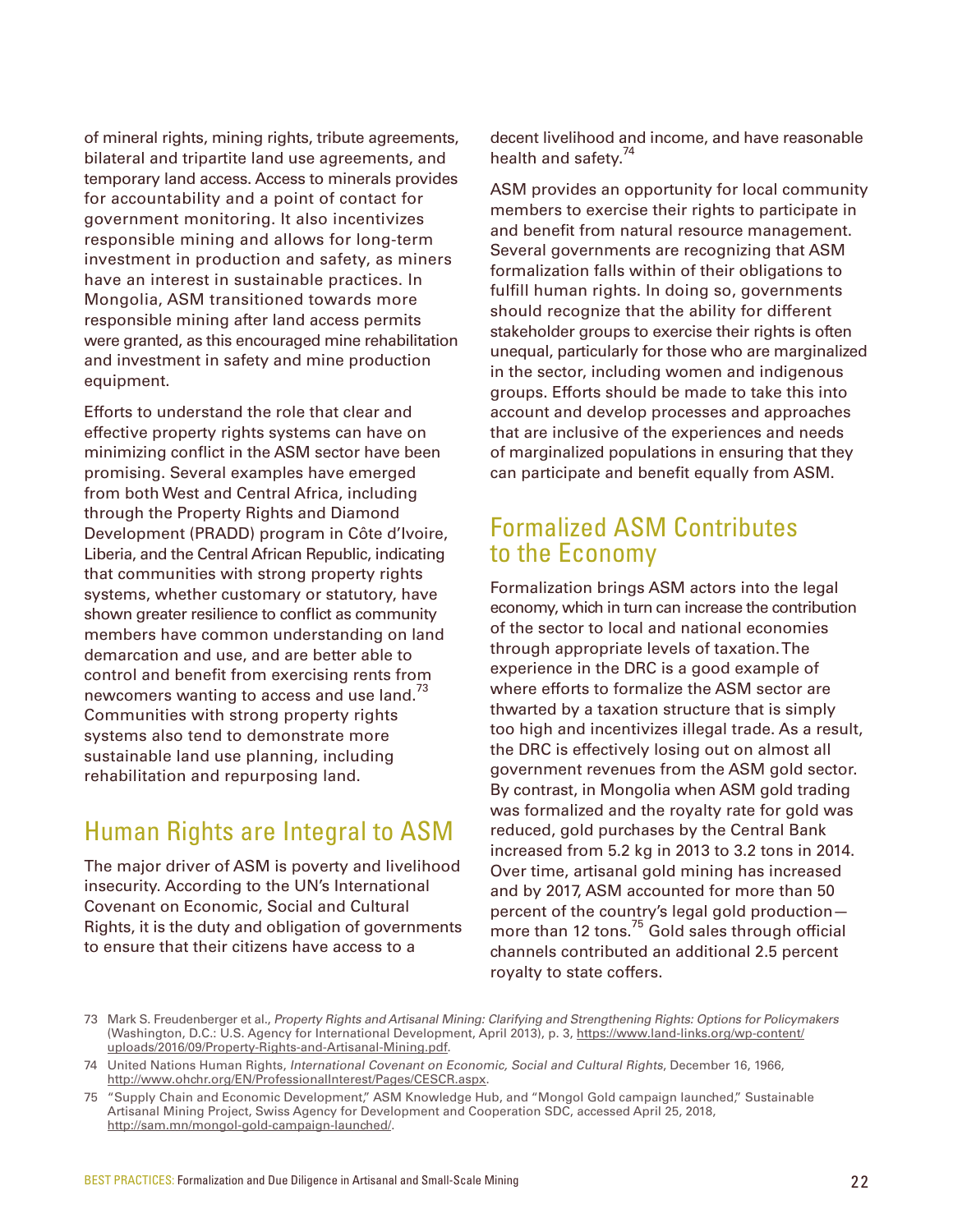# <span id="page-22-0"></span>CONCLUSION: Creating an Enabling Environment for the Formalization and the Due Diligence of Artisanal and Small-Scale Mining

his paper highlights a shift in policymaking in the approach towards<br>ASM formalization and due diligence. The case studies of Colombia,<br>DRC, and Mongolia demonstrate how a move away from a compliance-<br>based approach, to on his paper highlights a shift in policymaking in the approach towards ASM formalization and due diligence. The case studies of Colombia, DRC, and Mongolia demonstrate how a move away from a compliancebased approach, to one that creates an enabling environment for ASM channels can support national economies. Taking a rights-based approach to formalization, when the rights of miners to access a livelihood and decent working conditions are privileged, has been especially successful for governments seeking to fulfill their obligations to their citizens.

By creating an enabling environment for ASM formalization, governments should embrace their role in providing support services for the sector. In doing so, governments need to balance the broader needs of all ASM stakeholders by taking an inclusive and consultative approach to implementing policies that incentivize formalization while recognizing and managing the challenges with the sector, particularly with respect to environmental impacts. Attention needs to be paid to the impacts of these policies on men and women, ensuring that they do not amplify vulnerabilities, while capitalizing on opportunities for empowerment.

There is evidence that countries that have undertaken a holistic approach to ASM formalization have had economic benefits at both local and national levels. Additionally, formalization incentivizes responsible mining and participation in formal supply chains, which facilitates due diligence in supply chains that companies are expected to undertake—and ultimately supports artisanal miners in accessing international markets.